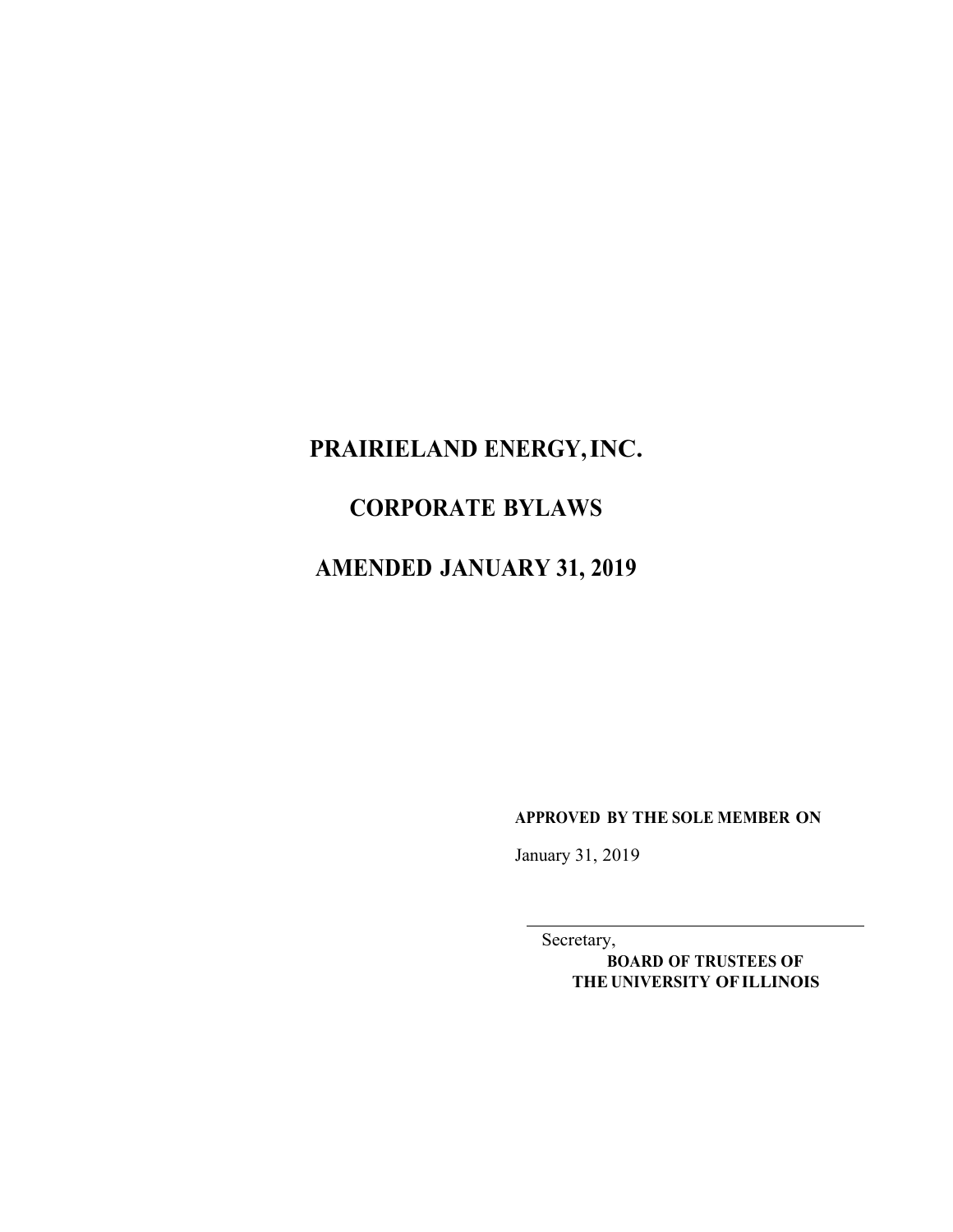## **PRAIRIELAND ENERGY, INC. CORPORATE BYLAWS AMENDED JANUARY 31, 2019**

## **TABLE OF CONTENTS**

| <b>ARTICLE I.</b>   | THE CORPORATION                               |
|---------------------|-----------------------------------------------|
| Section 1.1.        |                                               |
| Section 1.2.        |                                               |
| Section 1.3.        |                                               |
| <b>ARTICLE II.</b>  | CONTRIBUTIONS, DISTRIBUTIONS, AND ALLOCATIONS |
| Section 2.1.        |                                               |
| Section 2.2.        |                                               |
| Section 2.3.        |                                               |
| Section 2.4.        |                                               |
| <b>ARTICLE III.</b> | SOLE MEMBER OF THE CORPORATION                |
| Section 3.1.        |                                               |
| Section 3.2.        |                                               |
| Section 3.3.        |                                               |
| Section 3.4.        |                                               |
| Section 3.5.        |                                               |
| <b>ARTICLE IV.</b>  | <b>BOARD OF DIRECTORS</b>                     |
| Section 4.1.        |                                               |
| Section 4.2.        |                                               |
| Section 4.3.        |                                               |
| Section 4.4.        |                                               |
| Section 4.5.        |                                               |
| Section 4.6.        |                                               |
| Section 4.7.        |                                               |
| <u>ARTICLE V.</u>   | MEETINGS OF THE BOARD OF DIRECTORS            |
| Section 5.1.        |                                               |
| Section 5.2.        |                                               |
| Section 5.3.        |                                               |
| Section 5.4.        |                                               |
| Section 5.5.        |                                               |
| Section 5.6.        |                                               |
| Section 5.7.        |                                               |
| Section 5.8.        |                                               |
| Section 5.9.        |                                               |
| Section 5.10.       |                                               |
| Section 5.11.       |                                               |
| <b>ARTICLE VI.</b>  | OFFICERS OF THE CORPORATION                   |
| Section 6.1.        |                                               |
| Section 6.2.        |                                               |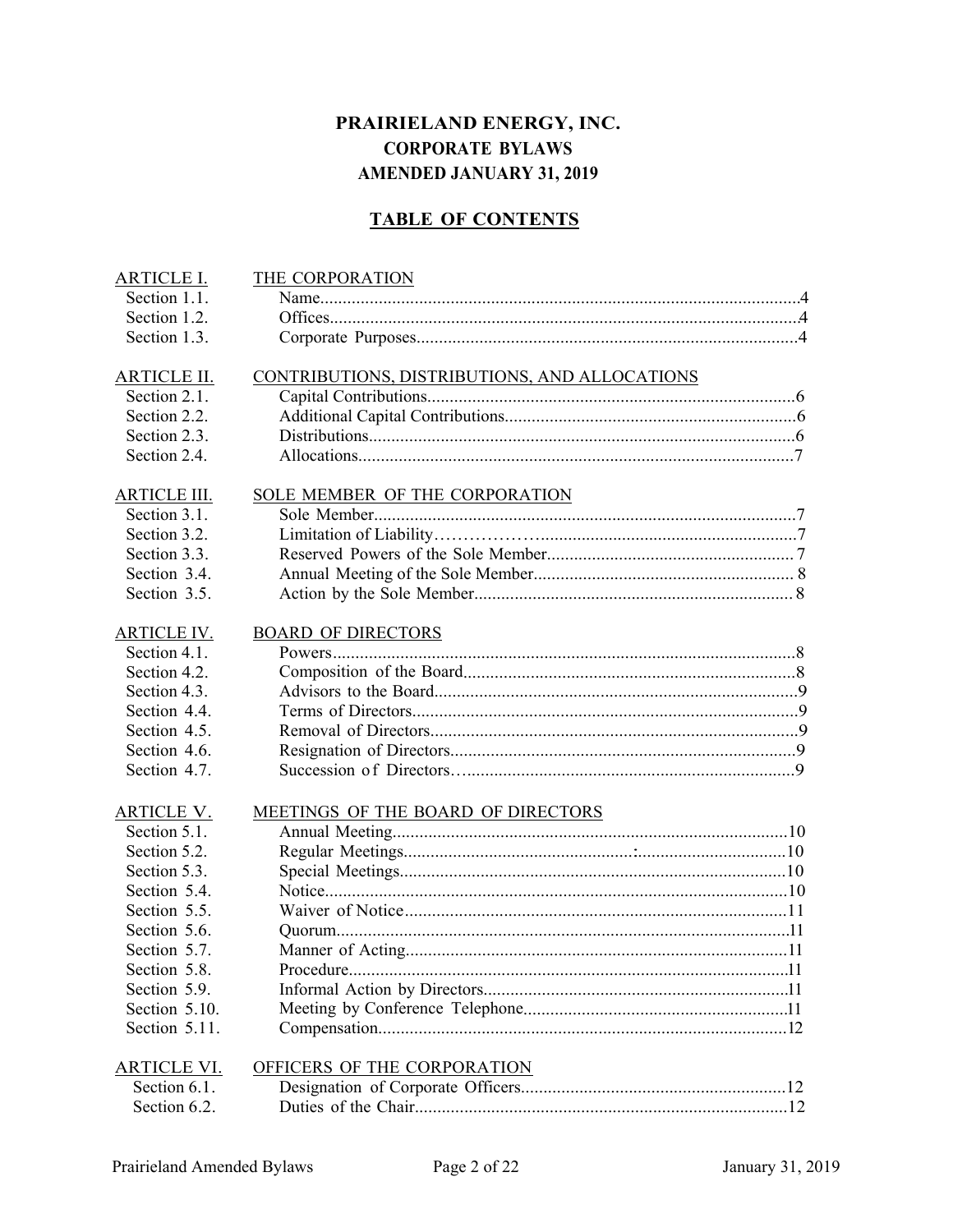## **TABLE OF CONTENTS**

| Section 6.3.         |                                                                       |  |
|----------------------|-----------------------------------------------------------------------|--|
| Section 6.4.         |                                                                       |  |
| Section 6.5.         |                                                                       |  |
| Section 6.6.         |                                                                       |  |
| Section 6.7.         |                                                                       |  |
| Section 6.8.         |                                                                       |  |
| Section 6.9.         | Duties of the Assistant VPs, Treasurers, Controllers, & Secretaries15 |  |
| Section 6.10.        |                                                                       |  |
| Section 6.11.        |                                                                       |  |
| Section 6.12.        |                                                                       |  |
| ARTICLE VII.         | COMMITTEES OF THE BOARD OF DIRECTORS                                  |  |
| Section 7.1.         |                                                                       |  |
| Section 7.2.         |                                                                       |  |
| Section 7.3.         |                                                                       |  |
| Section 7.4.         |                                                                       |  |
|                      |                                                                       |  |
| <b>ARTICLE VIII.</b> | <b>FISCAL MATTERS</b>                                                 |  |
| Section 8.1.         |                                                                       |  |
| Section 8.2.         |                                                                       |  |
| Section 8.3.         |                                                                       |  |
| Section 8.4.         |                                                                       |  |
| Section 8.5.         |                                                                       |  |
| Section 8.6.         |                                                                       |  |
| <b>ARTICLE IX.</b>   | <b>CONFLICTS OF INTEREST</b>                                          |  |
| Section 9.1.         |                                                                       |  |
| Section 9.2.         |                                                                       |  |
| Section 9.3.         |                                                                       |  |
| Section 9.4.         |                                                                       |  |
|                      |                                                                       |  |
| ARTICLE X.           | <b>INDEMNIFICATION</b>                                                |  |
| Section 10.1.        |                                                                       |  |
| Section 10.2.        |                                                                       |  |
| Section 10.3.        |                                                                       |  |
| Section 10.4.        | Appropriate Authorization for Payment of Indemnification21            |  |
| Section 10.5.        |                                                                       |  |
| Section 10.6.        |                                                                       |  |
| Section 10.7.        |                                                                       |  |
| Section 10.8.        |                                                                       |  |
| <u>ARTICLE XI.</u>   | NON-DISCRIMINATION                                                    |  |
| Section 11.1.        |                                                                       |  |
|                      |                                                                       |  |
| ARTICLE XII.         | <b>BYLAWS AVAILABLE FOR INSPECTION</b>                                |  |
| Section 12.1.        |                                                                       |  |
| <b>ARTICLE XIII.</b> | <b>AMENDMENTS</b>                                                     |  |
| Section 13.1.        |                                                                       |  |
|                      |                                                                       |  |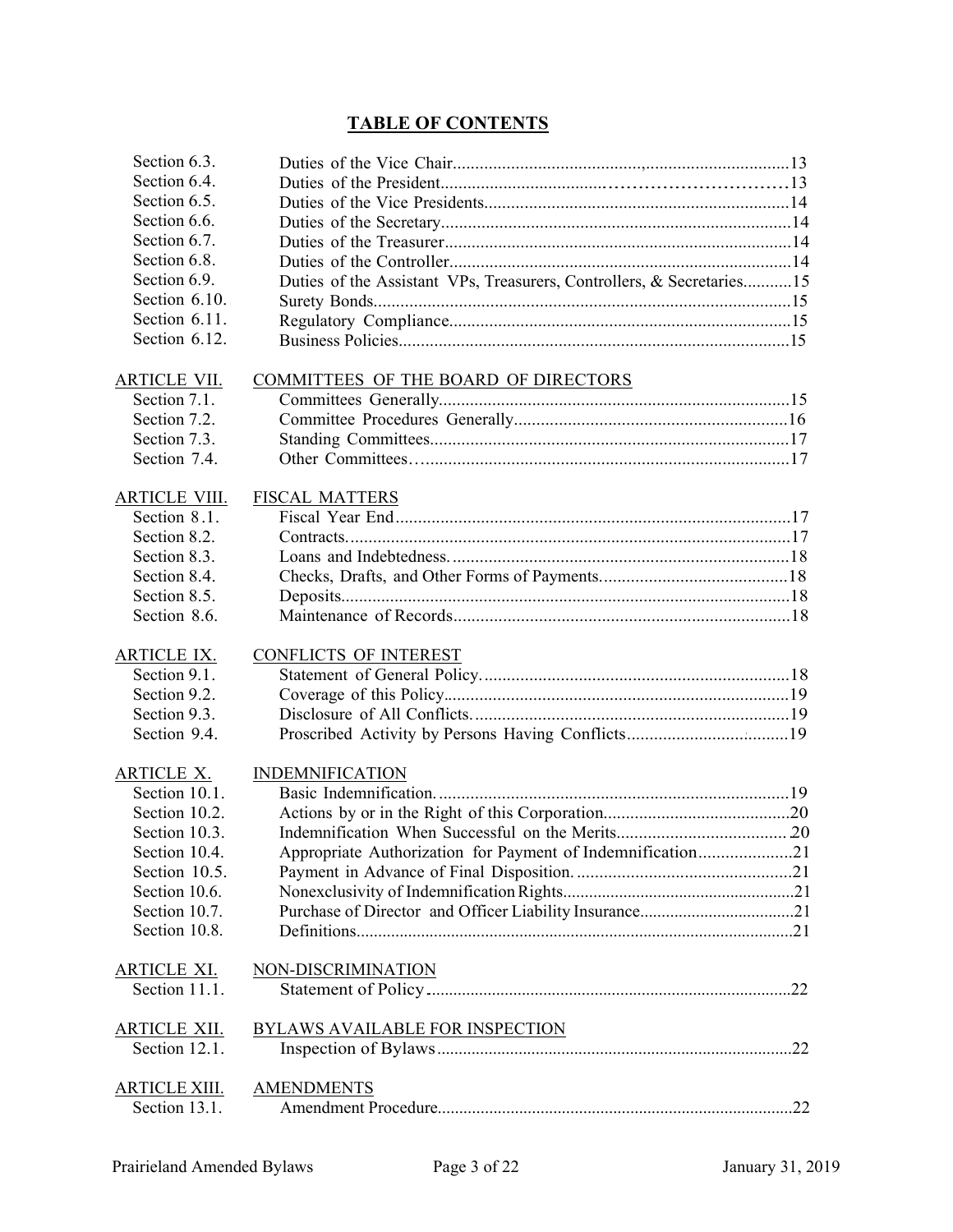## **PRAIRIELAND ENERGY, INC. CORPORATE BYLAWS AMENDED JANUARY 31, 2019**

## **ARTICLE I. THE CORPORATION**

## **Section 1.1. Name.**

The name of the Corporation is Prairieland Energy, Inc. ("Prairieland" or "Corporation" or "Company" or "PEI"). Prairieland was authorized by its Sole Member, the Board of Trustees of the University of Illinois, in September 1996 to provide low-cost energy for the benefit of the University and others. Prairieland was incorporated in the State of Illinois in November 1996.

## **Section 1.2. Offices.**

The principal office of the Corporation shall be at 807 South Wright Street, Suite 340, Champaign, Illinois, 61820. The Corporation may have such other offices as the board of directors may from time to time determine, subject to the Sole Member's reserved powers under **Article III.** The registered agent and office of the Corporation shall be as stated in the State of Illinois Domestic Corporation Annual Report as from time to time in effect.

## **Section 1.3. Corporate Purposes.**

The purposes for which the Corporation is organized are as follows:

- a. to serve as a "university-related organization" as that term is defined in **Article VI** of the University Guidelines (amended 1997), established by the Illinois Legislative Audit Commission of the State of Illinois and, as such, to support the public education policies and programs of the Board of Trustees of the University of Illinois, a body corporate and politic of the State of Illinois (the "University"); PEI's operating relationship with the University is defined by an Energy Commodity Procurement Services Agreement between PEI and the University;
- b. to procure natural gas and electricity and other energy commodities in a manner that supports the reliable provision of energy services to the University while achieving an effective balance of cost efficiency, acceptable price volatility and desired budgetary certainty consistent with approved energy commodity procurement plans, approved procurement policies and as specified in the Energy Commodity Procurement Services Agreement between PEI and the University;
- c. to utilize the energy commodity markets on an ongoing basis to achieve a reliable and economic mix of market energy in conjunction with energy from University production capabilities;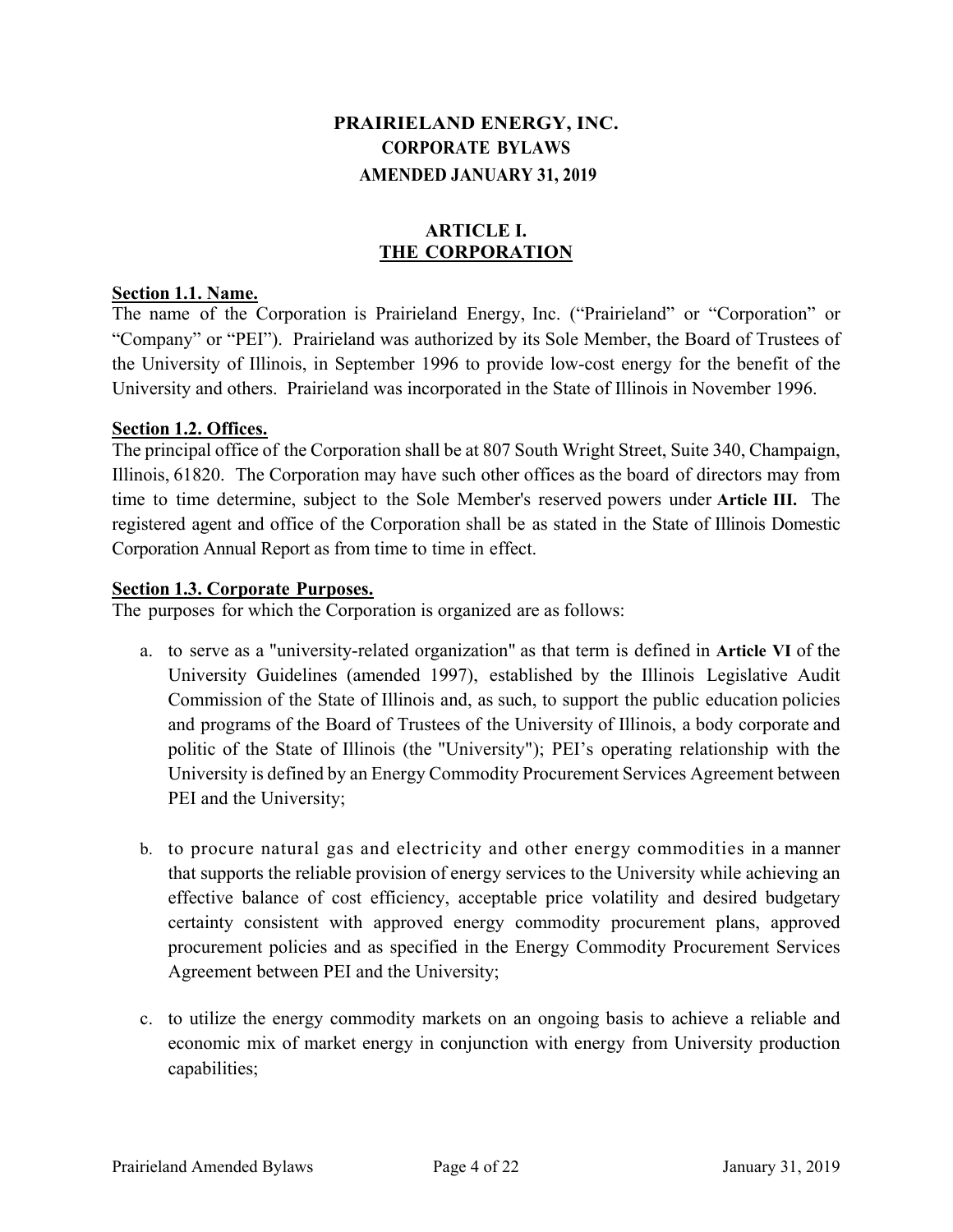- d. to provide retail energy commodity services to non-University customers who are connected to the University's distribution system or to support other designated strategic University objectives;
- e. to undertake special University requested energy-related projects, on either a stand-alone basis or in conjunction with other University-related or independent entities, to enhance the effectiveness (reliability, flexibility, risk, cost) of the provision of energy commodity services to the University and retail customers;
- f. to provide the regulatory representation in various jurisdictions and with various entities having authority over the energy activities for which the organization is responsible, including related activities that may directly impact the University;
- g. to do any and all things which the board of directors may determine, consistent with the provisions hereof and the Sole Member's reserved powers under **Article III,** to be necessary or appropriate to effectuate the purposes for which the Corporation is organized as herein set forth, to the extent that the doing of such act or things is not inconsistent with the Articles of Incorporation, the corporate bylaws of the Corporation, or the provisions of any other applicable law or statute of the State of Illinois;
- h. to engage, in accordance with applicable law, in any and all activities consistent with or in furtherance of the above purposes including, but not limited to, the following:
	- (i) to solicit and acquire by gift, exchange or otherwise, property of any and all kinds, and to sell, transfer, and otherwise dispose of any property it so acquires;
	- (ii) to invest and reinvest any such property and the increments in, and avails or proceeds of, any such property in such investments as may be deemed advisable from time to time by the board of directors including, but not limited to, stocks, bonds, secured and unsecured obligations, undivided interests, leases, commercial paper, financial and governmental instruments, savings and other depository accounts, and other securities and properties to the extent permitted by law;
	- (iii) to give, donate, and contribute to any of the activities the Corporation may elect to sponsor, or in furtherance of any of the aforesaid purposes for which the Corporation is organized, such money or property, or both, as the board of directors may from time to time determine;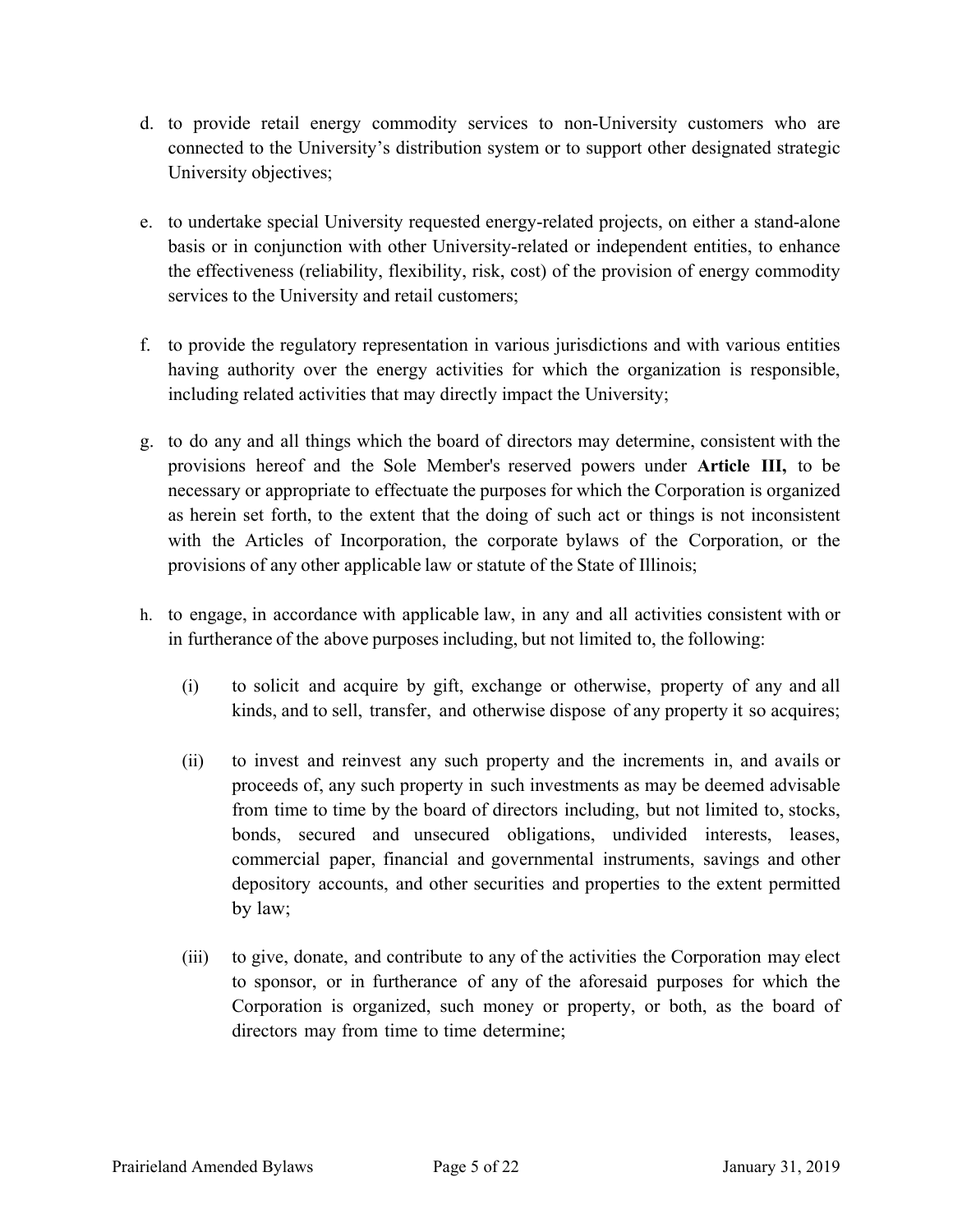- (iv) to take title, and hold in its own name, such real or personal property, or both, and such interests in either such type of property as the Corporation may acquire, for the purposes herein set out, and to sell, transfer, and dispose of any such property or reinvest the proceeds thereof as herein permitted;
- (v) to borrow money and give security therefore by pledging, mortgaging, or otherwise hypothecating any property it may own, or any interest it may have in such property;
- (vi) to become a member of any other corporation organized under the laws of any state, or to become affiliated with any other organization of like character existing under the laws of any state; to join associations of similar organizations to further the mission of the Corporation;
- (vii) to promote, by donation, loan or otherwise, the interests of any organization formally affiliated with the Corporation or the University of Illinois, the purposes of which are not inconsistent with those of the Corporation or the university related organization guidelines; and
- (viii) to engage in any lawful activities within the purposes for which a corporation may be organized.

## **ARTICLE II. CONTRIBUTIONS, DISTRIBUTIONS AND ALLOCATIONS**

## **Section 2.1. Capital Contributions.**

Initially, the Sole Member provided \$100,000 in Capital Contributions for the formation of Prairieland which was authorized by the Board of Trustees of the University of Illinois in September 1996.

## **Section 2.2. Additional Capital Contributions.**

If the Board determines that the Company requires funds for any purpose related to the business of the Company, the Board may recommend to the Sole Member that the Sole Member approve additional contributions for the Sole Member and, if approved by the Sole Member, the Sole Member shall contribute such funds to the capital of the Company; provided, however, that the Sole Member shall not be required to make additional contributions to the Company without the consent of the Sole Member or if such contribution would be outside of the permissible scope of the University Guidelines.

## **Section 2.3. Distributions.**

The Company shall make distributions to the Sole Member at such time as determined by the Sole Member, but subject to the limitations set forth in the Act.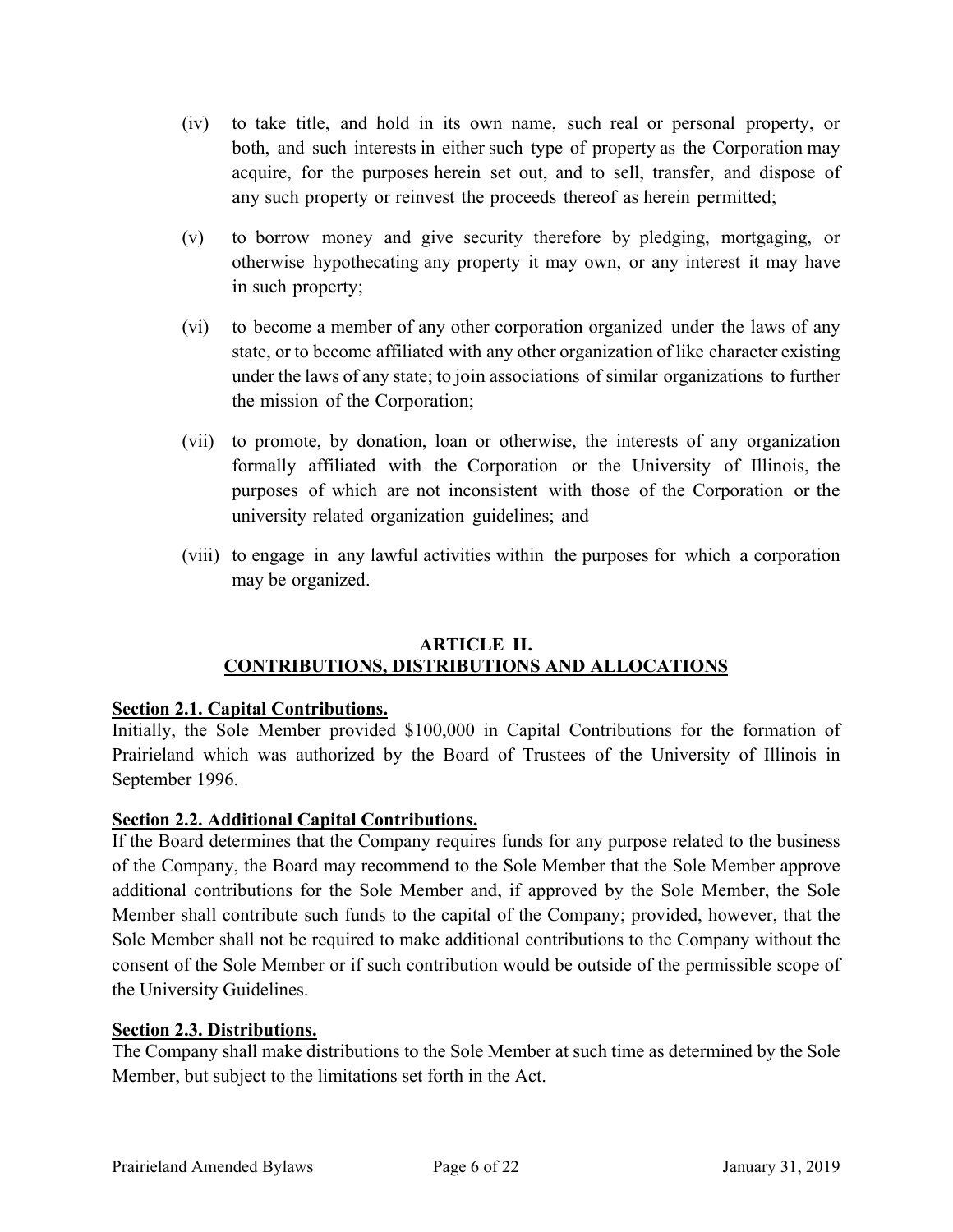## **Section 2.4. Allocations.**

The profits and losses of the Company for each fiscal year shall be allocated 100 percent to the Sole Member. The Company shall reimburse the Sole Member for any tax liabilities incurred from allocated profits.

#### **ARTICLE III. SOLE MEMBER OF THE CORPORATION**

## **Section 3.1. Sole Member.**

The Sole Member of this Corporation shall be the Board of Trustees of the University of Illinois, a body corporate and politic of the State of Illinois established pursuant to 110 ILCS  $305/1$  et seq.

#### **Section 3.2. Limitation of Liability.**

The Sole Member's liability with respect to the Company shall be limited to the fullest extent as provided in the Act, this Agreement and any applicable law.

#### **Section 3.3. Reserved Powers of the Sole Member.**

In addition to all of the rights and powers allowed by law, the Sole Member shall have reserved to it the following rights and powers:

- a. To amend the articles of incorporation and corporate bylaws of the Corporation.
- b. To appoint the Corporation's board of directors other than those serving *ex officio* (if any), which power the Sole Member may at its discretion delegate to its chair.
- c. To remove any or all of the Corporation's directors at any time with or without cause.
- d. To designate the chair, the vice chair and the president of the Corporation.
- e. To approve or disapprove all plans of merger or consolidation and the creation or acquisition of all joint ventures and all majority-controlled or majority-owned subsidiaries or affiliates of the Corporation.
- f. To approve or disapprove the Corporation's incurring of long-term debt (debt with maturities more than twelve (12) months).
- g. To approve or disapprove the appointment of independent certified public accountants for the Corporation.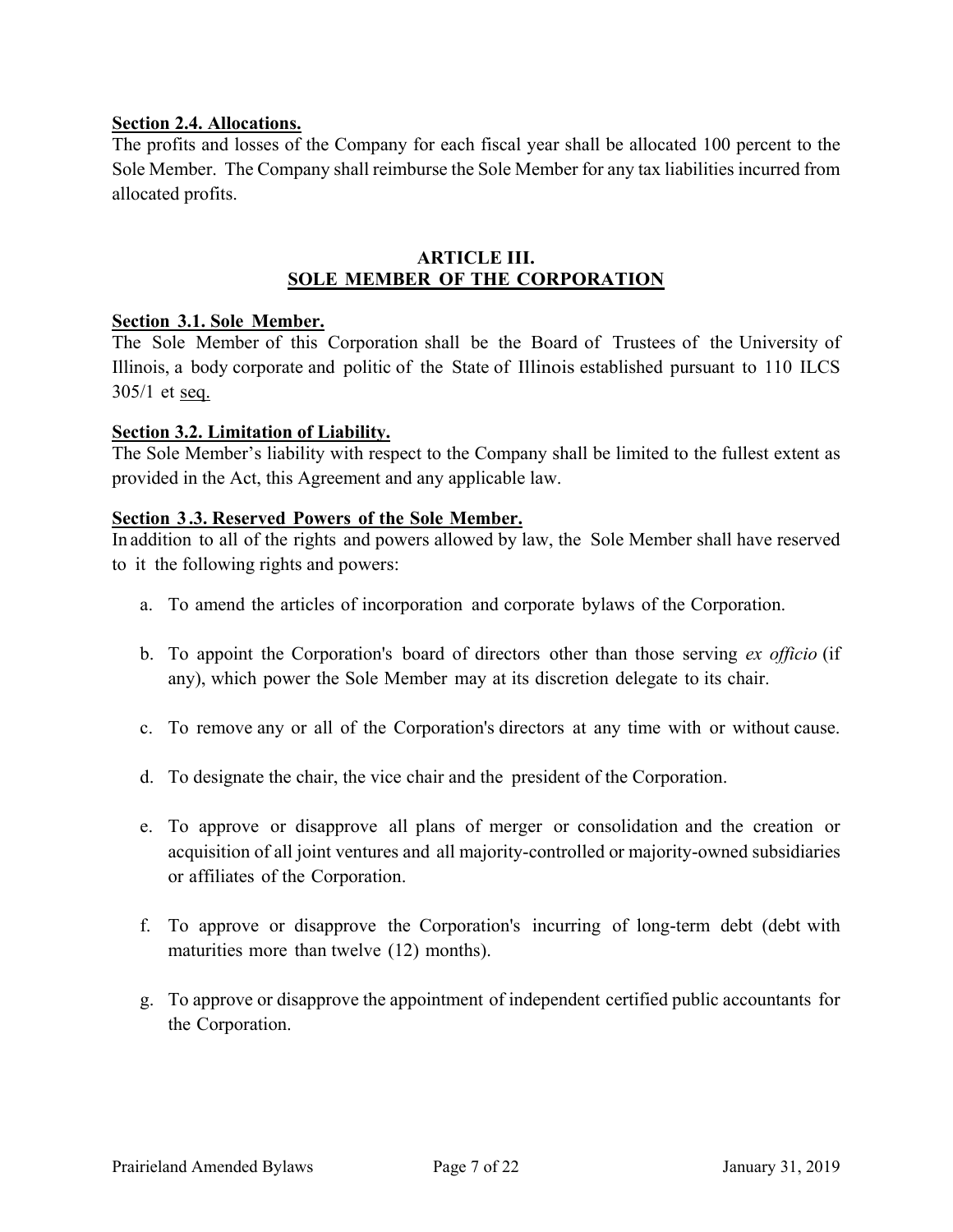h. To approve or disapprove any voluntary dissolution of the Corporation and any liquidation or distribution of corporate assets.

In addition, the University Counsel of the Sole Member shall be delegated the reserved power of approving or disapproving the appointment of any legal counsel for the Corporation.

#### **Section 3 .4. Annual Meeting of the Sole Member.**

Action constituting the annual meeting of the Sole Member shall be taken each year at such time and place as is designated by the Sole Member.

## **Section 3 .5. Action by the Sole Member.**

The Sole Member's actions shall be documented in official meeting minutes and written instruments evidencing approvals. These documents will be made available to the chairman, president or secretary of the Corporation by the Sole Member. The action of the Sole Member shall be deemed to have been taken as of the date on which there is evidence of such written instruments having been delivered, unless the instruments provide otherwise.

## **ARTICLE IV. BOARD OF DIRECTORS**

#### **Section 4.1. Powers.**

Subject to the authority of the Sole Member in **Article III,** the Corporation's board of directors shall govern and manage the affairs of the Corporation. The board of directors shall determine compliance with the Corporation's stated purposes and shall have the power and authority to do and perform acts or functions not inconsistent with these bylaws, the Corporation's articles of incorporation or any other law or applicable statute of the State of Illinois. The corporate powers, business and property of this Corporation shall be controlled by the Board. Except as to Sole Member reserved powers, it shall be the initiating body of governance decisions.

#### **Section 4.2. Composition of the Board.**

The board of directors shall consist of up to seven (7) individuals with the right to vote.

- a. One (1) Trustee would be suggested by the Chairman of the University Board of Trustees. This Trustee member would serve as the PEI Board Chair.
- b. The President of the University will recommend three (3) University employees, two of which should be drawn against a pool of candidates recommended by the Campuses with no more than one nomination from any one Campus;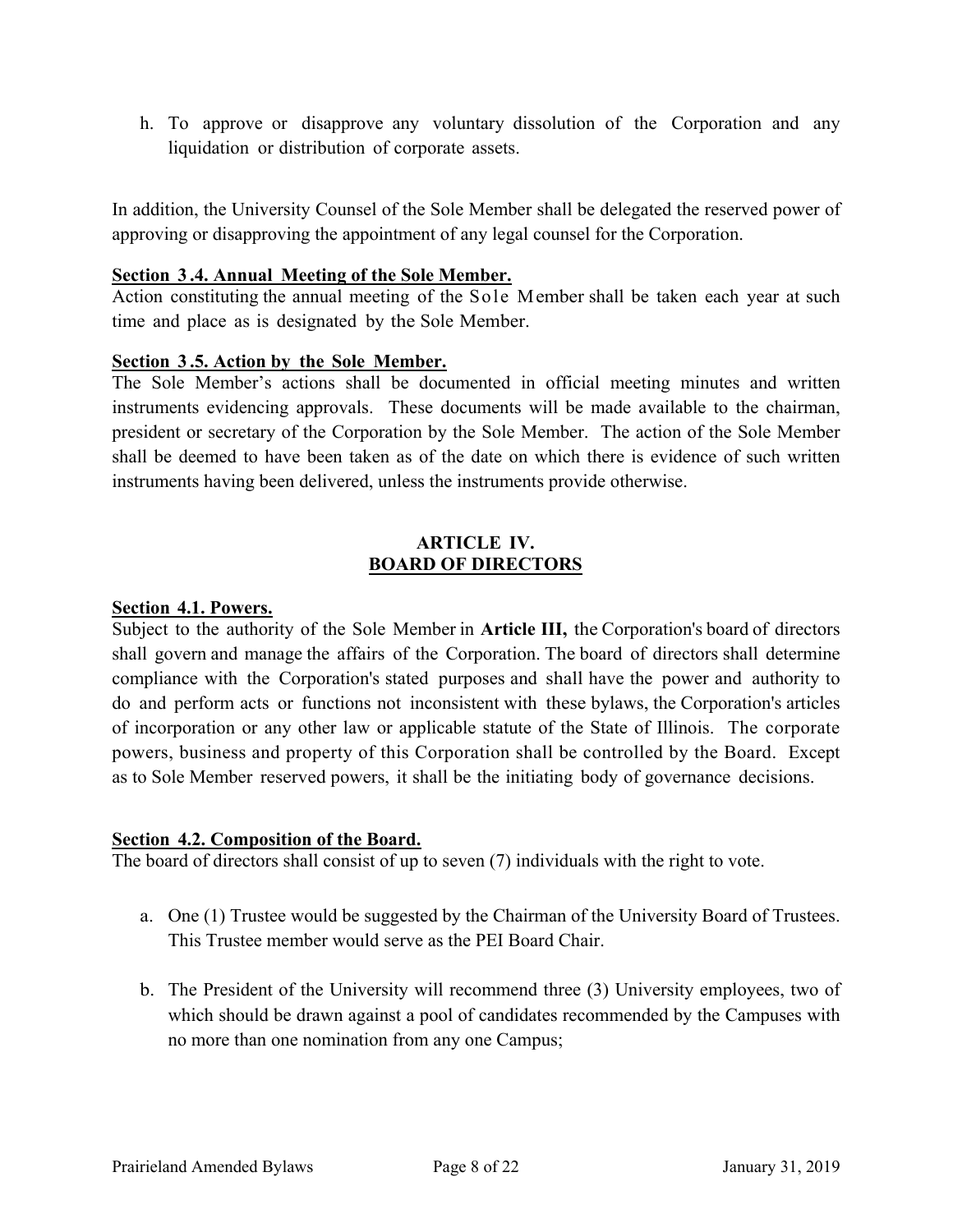c. The Board will select three (3) persons to fill "at-large" seats on the Board, with at least two of the three being independent from the University.

## **Section 4.3. Advisors to the Board.**

The Board may by resolution designate non-voting advisors to the board, including the following designated individuals, who shall be entitled to notice of and to attend all meetings of the board, who may express their views, but who shall not be entitled to vote. These designated individuals, unless otherwise elected a director, are individuals serving with the following designated titles or successor titles: (a) the Senior Associate Vice President, Business and Financial Services, (b) the Executive Director of Facilities & Services (Urbana-Champaign), (c) the Vice Chancellor for Administrative Services (Chicago), (d) the Executive Director of Facilities and Services (Springfield), and (e) the President of Prairieland. All such advisors shall serve terms ending on the next annual meeting of the board unless the Board specifies an earlier termination.

## **Section 4 .4. Terms of Directors.**

Except as to *ex officio* directors, all directors shall serve terms of three (3) years as designated by the Sole Member. The term of office for each elected, independent director shall expire at the annual meeting held during the year designated by the Sole Member as the year of term expiration for such director. Ex-officio directors serve during their terms of office.

## **Section 4.5. Removal of Directors.**

Any Director may be removed for cause by action of the Sole Member or by action of a majority of the voting directors affirmed by the Sole Member at any regular or special meeting, if the Director is notified in writing by the Chair or Secretary of the Corporation at least thirty (30) days before the meeting of such charges to be proffered. A Director's absence from two consecutive Board meetings may be grounds for removal.

## **Section 4.6. Resignation of Directors.**

Any director may resign by filing a written resignation with the Secretary, President or Chair. Such resignation shall become effective as of the designated date of the resignation.

## **Section 4.7. Succession of Directors.**

Upon the death, disability, ineligibility, resignation or removal of a Director other than the Chair, a successor may be selected by the Chair, subject to confirmation by the Sole Member, to serve until the next annual meeting of the Corporation. If the vacant directorship is the Chair, then the Vice Chair will assume the duties of the Chair until the Sole Member appoints a new Chair.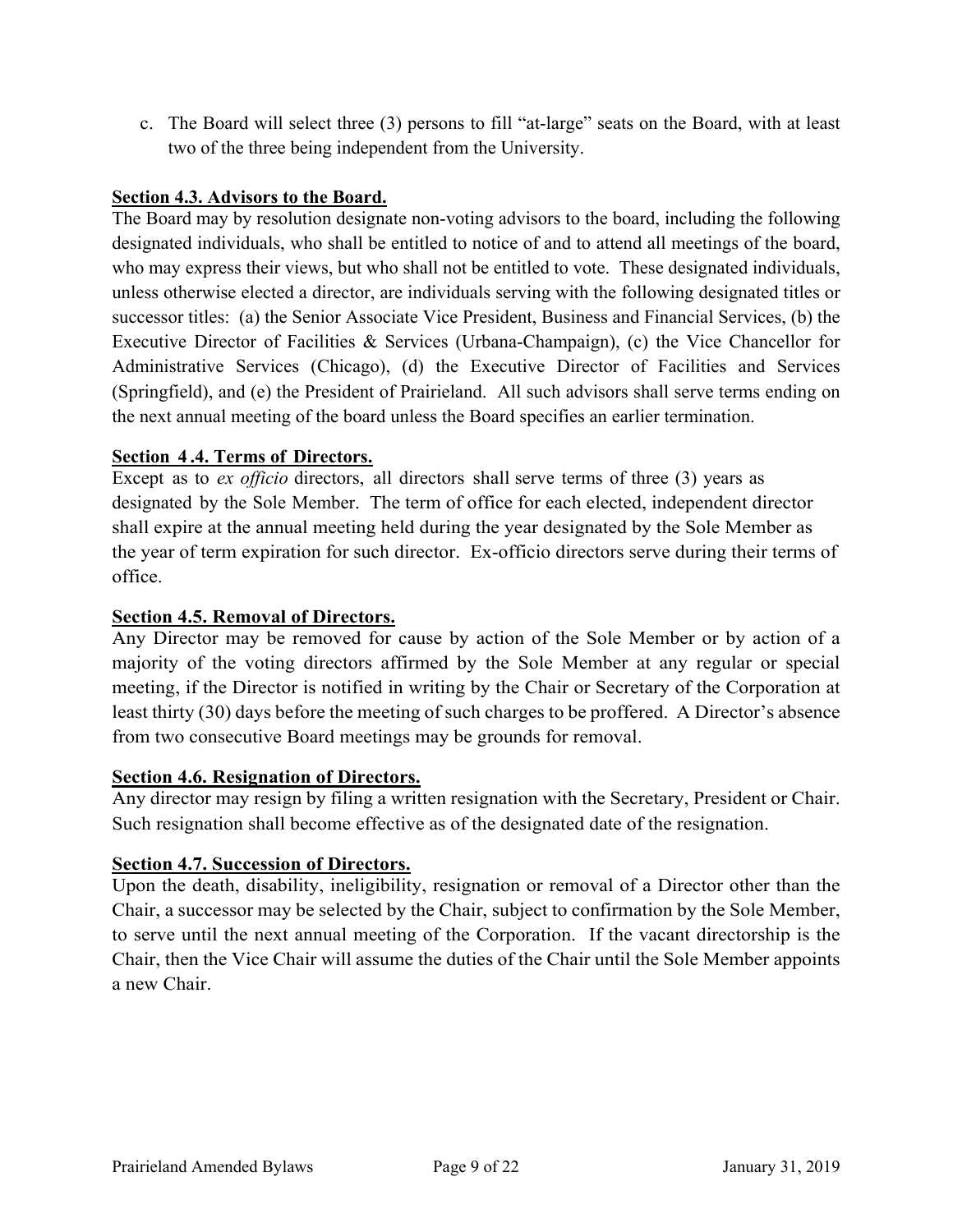#### **ARTICLE V. MEETINGS OF THE BOARD OF DIRECTORS**

#### **Section 5.1. Annual Meeting.**

The annual meeting of the board of directors shall be held no later than the second quarter of each fiscal year at such hour and place as may be determined by the board of directors. The purposes of the annual meeting shall be:

- a . to seat all newly-appointed directors,
- b. to elect the officers of the Corporation (subject to **Section 3.3)** and
- c. to transact such other business as may be necessary or desirable.

## **Section 5.2. Regular Meetings.**

The board of directors shall hold regular meetings at least two (2) times each year at the principal office of the Corporation or at such place and at such time as may be designated by the board chair in the notice. The annual meeting shall be considered a regular meeting of the board.

## **Section 5.3. Special Meetings.**

Special meetings of the board of directors shall be:

- a. Called by the board chair when directed by the Board;
- b. May be called by the chair;
- c. Must be called by the Chair at the written request of two or more voting members of the Board.

Special meetings shall be at any reasonable time and place determined by the Chair, but not later than five weeks after request for such meetings has been received from the members of the Board.

## **Section 5.4. Notice.**

Notice of each meeting of the board of directors stating the place, day and hour of the meeting shall be given to each director in such director's preferred form of delivery and at such director's designated email address or mailing address at least five days prior thereto by written notice by email, first class, certified or registered mail, or at least two days prior thereto by personal delivery of written notice or by telephonic or facsimile notice (and the method of notice need not be the same to each director). If mailed, such notice shall be deemed to be given when deposited in the United States mail, with postage thereon prepaid. If emailed, such notice shall be deemed to be given as of the date and time designation contained on the email. Any director may waive notice of any meeting before, at or after such meeting. Neither the business to be transacted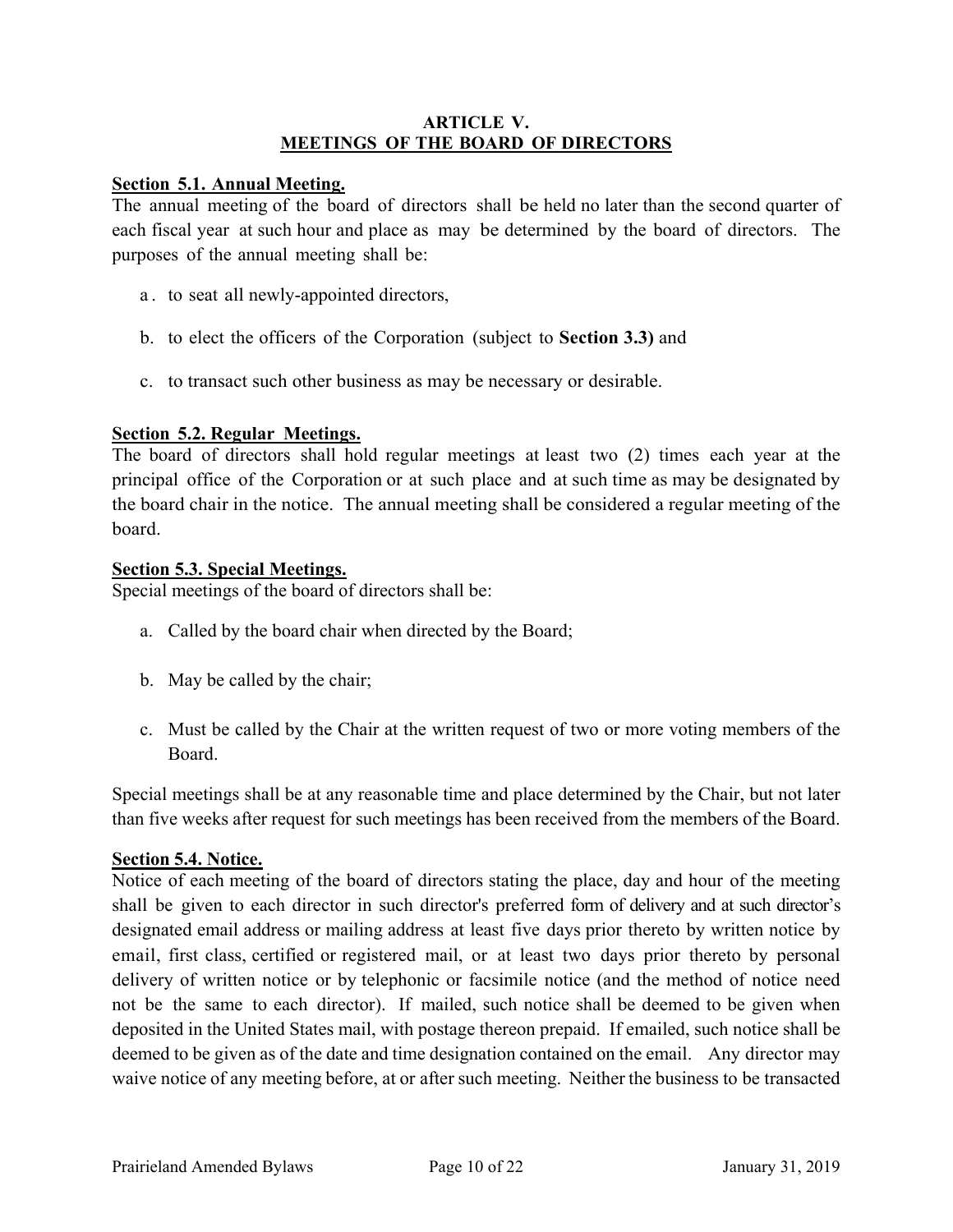at, nor the purpose of any meeting of the board need be specified in the notice or waiver of notice of such meeting unless otherwise required by statute.

## **Section 5.5. Waiver of Notice.**

Notice of the time, place and purpose of any meeting of the board of directors or any of its committees may be waived by a director or committee member by facsimile or other writing, either before or after such meeting has been held. A director's or committee member's attendance at any meeting, except for the sole purpose of objecting to the holding of such meeting, shall constitute waiver of notice of such meeting by the director or committee member.

## **Section 5.6. Quorum.**

A majority of the voting members of the Board shall constitute a quorum for Board meetings. Except as otherwise provided in these bylaws, all actions of the Board shall be determined by a majority vote of those members of the Board present and voting at the meeting. Any action taken by the Board at a meeting at which a quorum is not present may be ratified in writing by the number of Board members absent from that meeting that is sufficient with the number present to constitute a quorum.

## **Section 5.7. Manner of Acting.**

The act of a majority of the directors present in person (and not by proxy) at a meeting at which a quorum is present shall be by the act of the board of directors, unless the act of a larger number is required by law, the articles of incorporation or these bylaws.

## **Section 5.8. Procedure.**

Roberts Rules of Order Revised (latest edition) shall govern procedure at all meetings of the board of directors and its committees where not covered expressly by these bylaws.

## **Section 5.9. Informal Action by Directors.**

Any action required to be taken at a meeting of the board of directors, or any other action which may be taken at a meeting of the board or of any committee of the board, may be taken without a meeting if a consent in writing setting forth the action so taken shall be signed or emailed by all the directors entitled to vote with respect to the subject matter thereof, or by all the members of the committee, as the case may be. Any such writing or email shall be filed with, or entered upon, the records of the Corporation. Any consent signed or emailed by all the directors or all the members of the committee shall have the same effect as a unanimous vote, and may be stated as such in any document filed with the Illinois Secretary of State or with anyone else.

## **Section 5.10. Meeting bv Conference Telephone.**

One or more members of the board of directors or of any committee of the board may participate in and act at any meeting of such board or committee by means of conference telephone, video conferencing, or other similar telecommunications equipment by means of which all persons participating in the meeting can hear each other simultaneously. Participation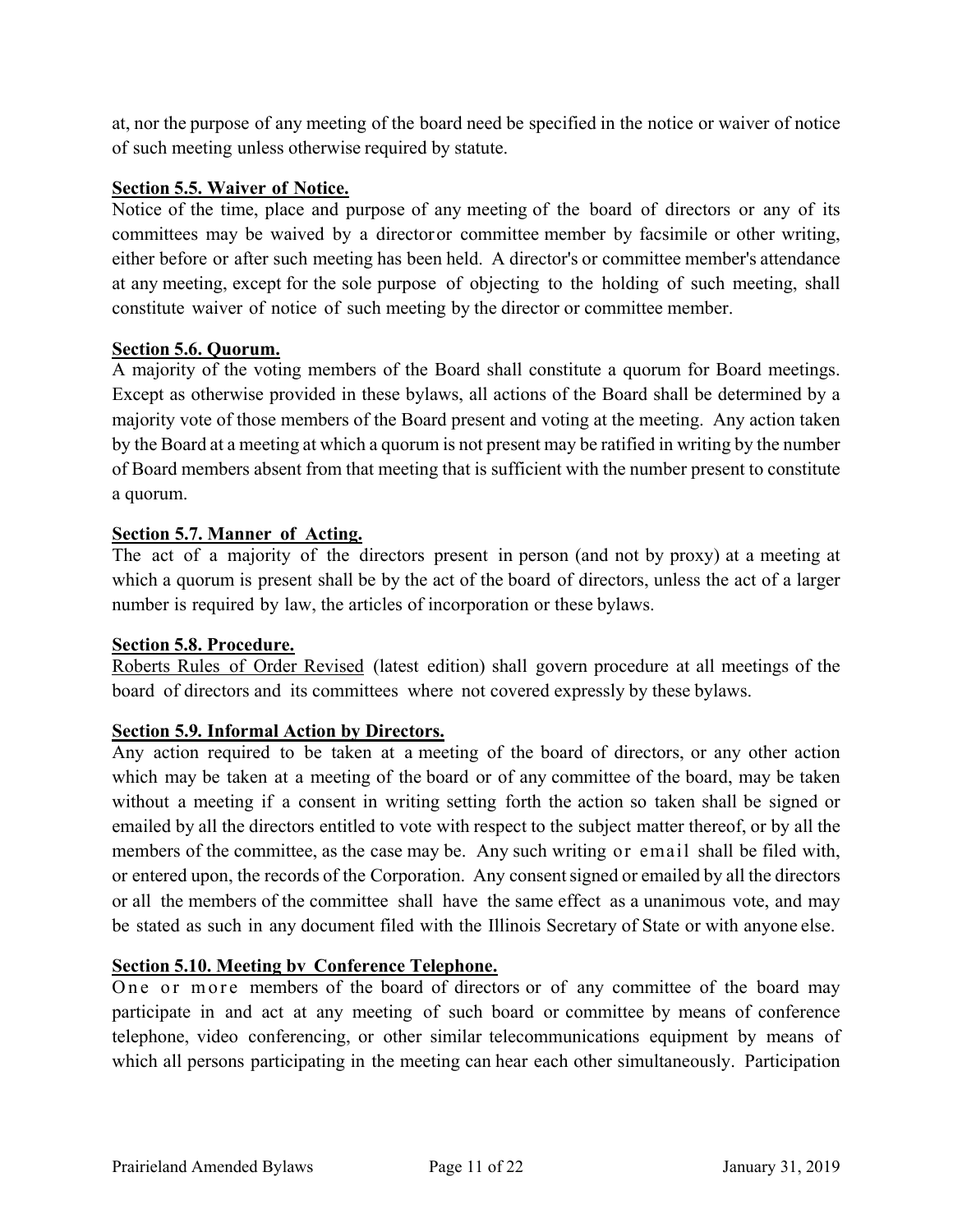in such a meeting shall constitute attendance and presence in person at the meeting of the person or persons so participating. Meetings may not be held by e-mail.

## **Section 5.11. Compensation.**

Directors shall not receive compensation for their services as directors. However, the reasonable expenses of directors related to their attendance at board meetings may be paid or reimbursed by the Corporation. Directors shall not be disqualified from receiving reasonable compensation for services rendered to or for the benefit of the Corporation in any other capacity; provided, however, that **Article IX** of these bylaws shall have been complied with.

## **ARTICLE VI. OFFICERS OF THE CORPORATION**

## **Section 6.1. Designation of Corporate Officers.**

The officers of the Corporation shall be a chair, a vice chair, a president, one or more vice presidents, a secretary, a treasurer, a controller and such other assistant vice presidents, assistant secretaries, assistant treasurers and assistant controllers as may be deemed necessary by the president. Any two or more offices may be held by the same person, except that no person may simultaneously hold the offices of president and secretary. Officers other than the chair and vice chair need not be directors of the Corporation. Pursuant to **Article III** of these bylaws, the nomination of the chair, the vice chair and the president shall be approved by the Sole Member. The treasurer shall be the individual designated in **Section 6.7** to serve in this office *ex officio.* The vice president(s), controller, secretary, and any assistant vice presidents, assistant secretaries, assistant treasurers or assistant controllers shall be appointed annually by the president of the Corporation; such appointments are subject to the approval of the Board. Any chair, vice chair or president may be removed by the Sole Member at any time, with or without cause, when in its judgment the best interests of the Corporation will be served thereby. Any officer appointed by the president may be removed by the president at any time, with or without cause, when in his or her judgment the best interests of the Corporation will be served thereby. Such removal must be affirmed by a majority vote of the Board. The removal of an officer shall be without prejudice to the contract rights, if any, of the officer so removed. Election or appointment of an officer shall not of itself create any contract rights.

## **Section 6.2. Duties of the Chair.**

The chair shall be the chief policy officer of the Corporation and shall have all the duties which that position would customarily require, including presiding at all meetings of the board of directors, seeing that all orders and resolutions of the board of directors are carried out, and performing all other duties assigned to the chair under these bylaws or by board resolution.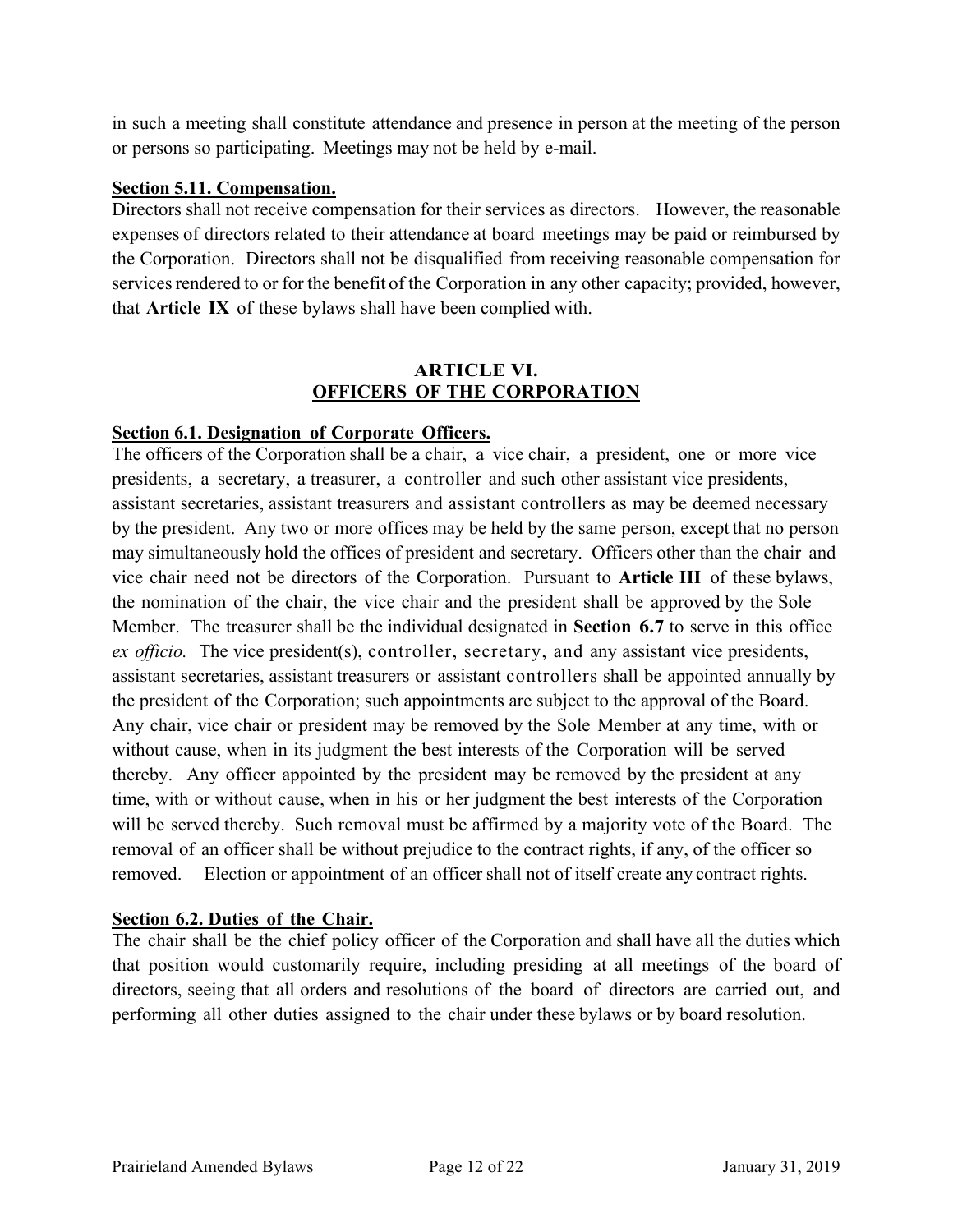## **Section 6.3. Duties of the Vice Chair.**

In the absence of the Chair or in the event of the chair's inability or refusal to act, the Vice Chair shall chair meetings of the board of directors and shall perform such other duties as may be delegated to the Vice Chair from time to time by the chair or the board. See **Section 4.7**.

## **Section 6.4. Duties of the President.**

The president, subject to the direction and supervision of the board of directors, shall be the chief executive officer and shall be the direct executive representative of the board of directors in the management of the Corporation and in its dealings with regulatory agencies. In carrying out the duties of the office, the president, consistent with the Sole Member's established policies and stated rights and powers, shall have general and active control of the affairs and business of the Corporation, and shall have all the duties and authority which such position would customarily require, including, but not limited to the following:

- a. Carrying out all policies established by the board and advising on the formulation of these policies.
- b. Developing and submitting to the board for approval a plan of organization and reorganization for the conduct of the various activities of the Corporation and recommending changes when necessary.
- c. Preparing written plans for the achievement of the Corporation's specific objectives and periodically reviewing and evaluating such plans.
- d. Preparing annually an operating budget showing the expected revenue and expenditures and a three year capital budget as required by the board.
- e. Selecting, employing, supervising, and discharging corporate officers, employees and agents of the Corporation and developing and maintaining personnel policies and practices for the Corporation.
- f. Maintaining physical properties of the Corporation in a good and safe state of repair and operating condition.
- g. Supervising the financial affairs of the Corporation to ensure that funds are collected and expended to the best possible advantage of the Corporation.
- h. Presenting to the board, or its authorized committees, periodic reports reflecting the activities of the Corporation and such other special reports as may be required by the board.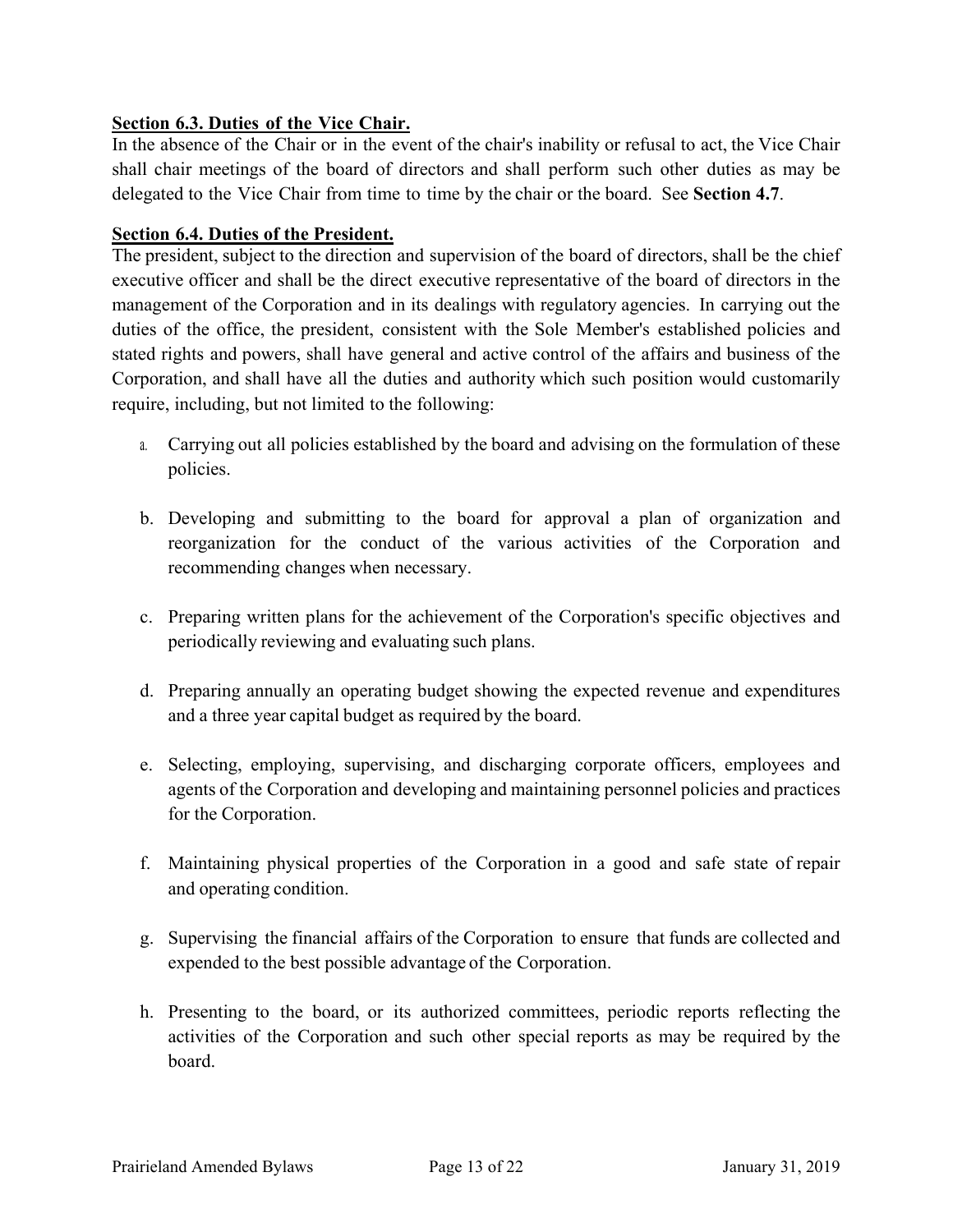- i. Attending meetings of the board, serving as an *ex officio* non-voting advisor to the board and its committees, and coordinating the preparation of board meeting agendas and materials.
- j. Representing the Corporation in its relationships with the University of Illinois and with all of the Corporation's affiliated organizations and non-affiliated organizations.
- k. Performing such other duties as may from time to time be assigned by the board Chair or by the board.

The overall performance of the president shall be evaluated annually by the Chair and the board of directors in a formal process to be established from time to time by the board.

## **Section 6.5. Duties of the Vice Presidents.**

The vice presidents shall perform such duties and have such responsibilities as may be prescribed from time to time by the president.

## **Section 6.6. Duties of the Secretary.**

The Secretary shall send appropriate notices or waivers of notice regarding board meetings, shall (in conjunction with the president) prepare agendas and other materials for all meetings of the board of directors, shall act as official custodian of all records, reports and minutes of the Corporation, the board and its committees, shall be responsible for the keeping and reporting of adequate records of all meetings of the board and shall perform such other duties as are customarily performed by or required of corporate secretaries, including acting as the custodian of the corporate seal.

## **Section 6.7. Duties of the Treasurer.**

The Treasurer, who shall be the Comptroller of the Board of Trustees of the University of Illinois *ex officio* or his/her express designee, shall have custody and control of all funds of the Corporation and shall have such duties as are customarily performed by or required of corporate treasurers.

## **Section 6.8. Duties of the Controller.**

The Controller shall ensure that a true and accurate accounting of the business activities and the financial transactions of the Corporation is made periodically, that reports of such activities and transactions are presented to the board of directors, and that all accounts payable are presented to such representatives as the board may designate for authorization of payment. The Controller shall have other such duties as are customarily performed by or required of corporate controllers.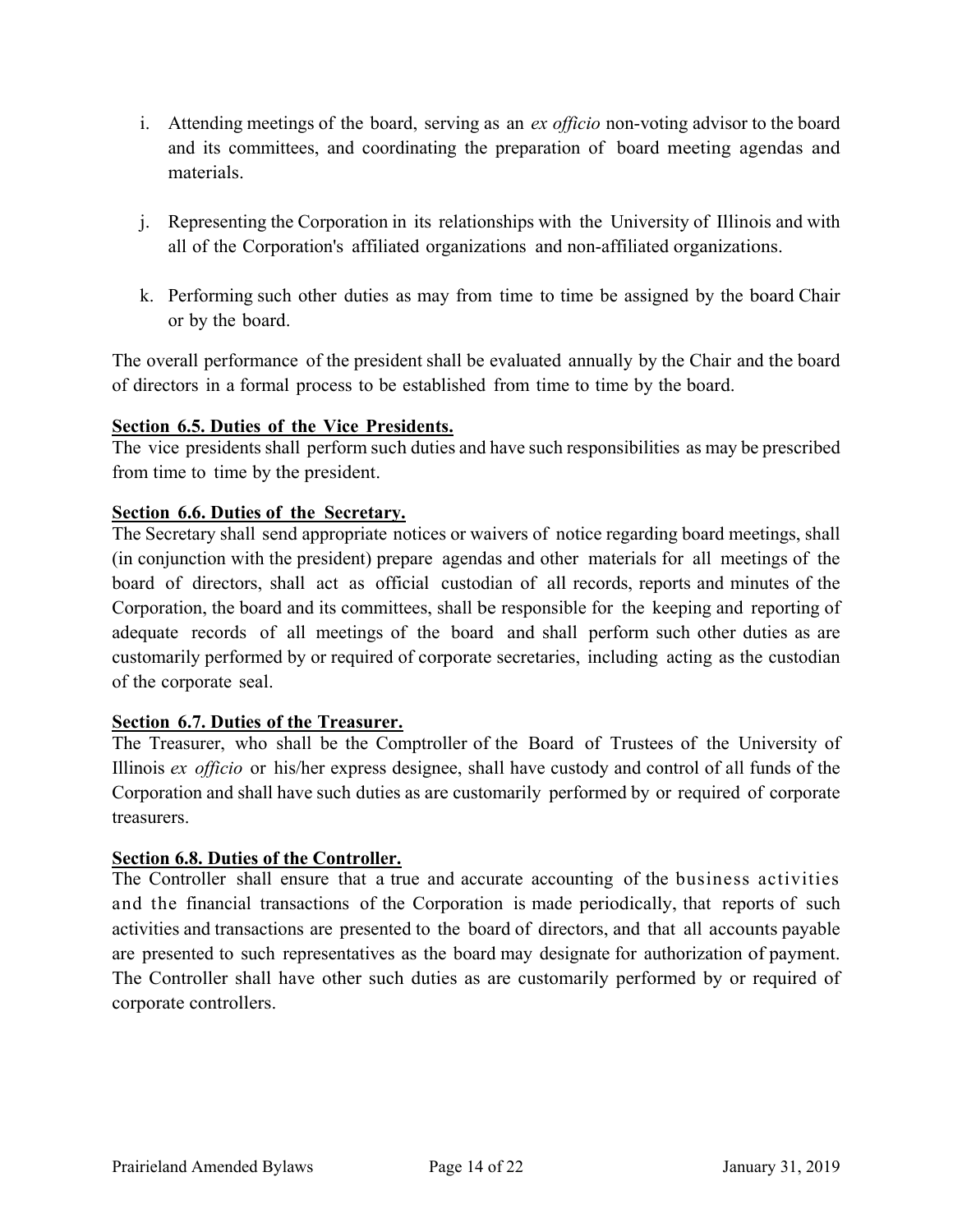## **Section 6.9. Duties of the Assistant Vice Presidents, Assistant Treasurers, Assistant Controllers and Assistant Secretaries.**

The assistant vice presidents, assistant treasurers, assistant controllers and assistant secretaries shall perform such duties as shall be assigned to them by the vice presidents, treasurer, controller or secretary, respectively, or by the president or the board of directors.

## **Section 6.10. Surety Bonds.**

The board of directors may require any officer or agent of the Corporation to execute to the Corporation a bond in such sums and with such sureties as shall be satisfactory to the board, conditioned upon the faithful performance of such person's duties and for the restoration to the Corporation of all books, papers, vouchers, money and other property of whatever kind in such person's possession or under such person's control belonging to the Corporation. The cost of all surety bonds shall be paid by the Corporation.

## **Section 6.11.Regulatory Compliance.**

These bylaws acknowledge that the Corporation is subject to the jurisdiction of various state and federal regulatory agencies and that the board of directors has delegated responsibility for continuing compliance with all applicable regulatory standards, including the aforesaid university-related organization rules, to the president.

## **Section 6.12. Business Policies.**

The board of directors may adopt and use appropriate business policies as they may determine to be in the best interest of the corporation from time to time and as may be appropriate for similarly situated businesses. The corporation shall use as a guideline the general business practices of corporations in the State of Illinois.

Any exceptions to these policies must be approved as follows:

- a. at least three of the officers of the corporation, including specific approval by the President, the Controller and one other officer; or
- b. the President and one director; or
- c. at least two of the directors of the corporation,

Any exceptions authorized must be reported at the next Board meeting for Board approval.

## **ARTICLE VII. COMMITTEES OF THE BOARD OF DIRECTORS**

## **Section 7.1. Committees Generally.**

Committees of the board shall be standing or special. Every committee shall have at least three (3) members, a majority of whom shall be voting directors. All committee members and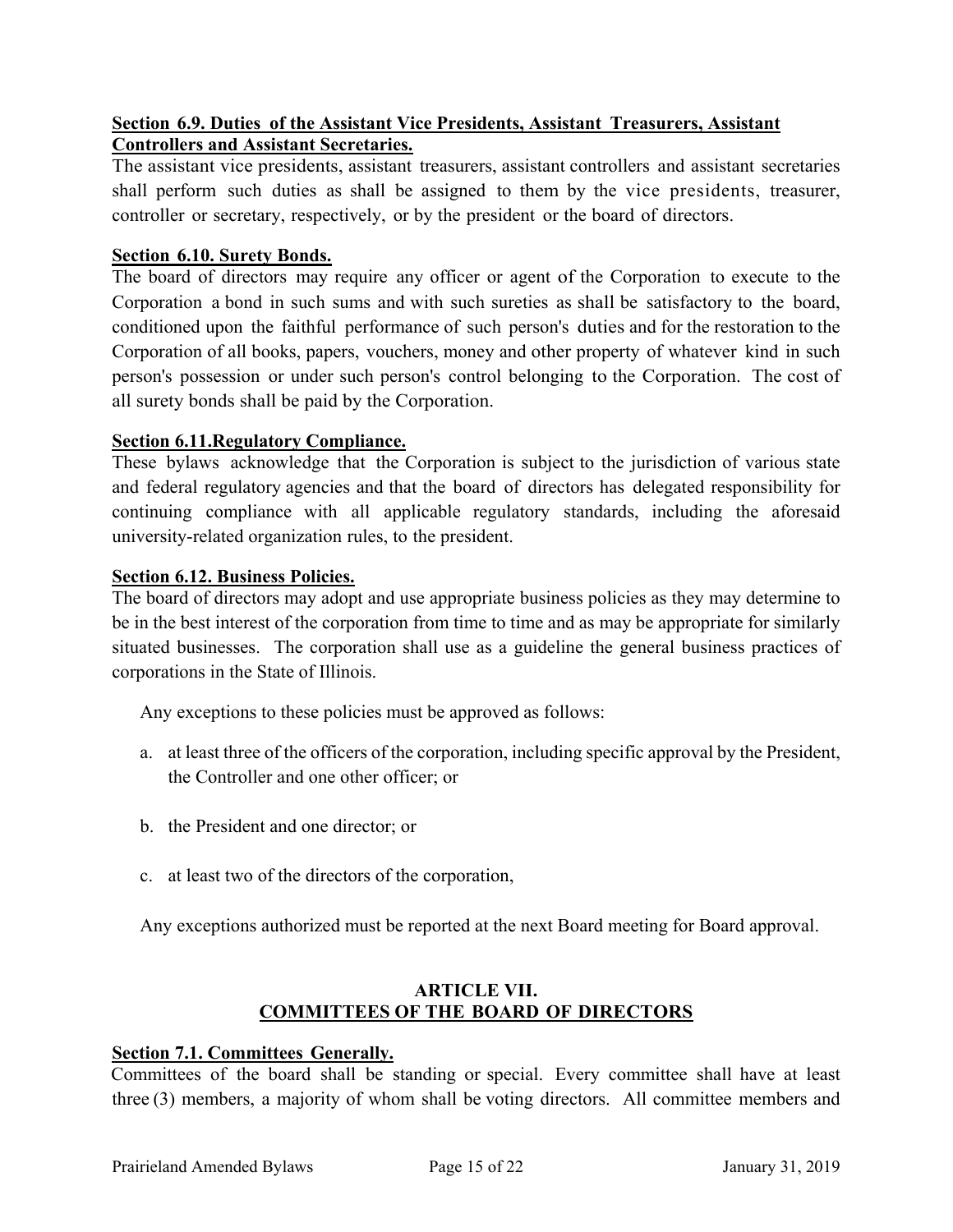committee chair shall be appointed annually by and shall serve at the pleasure of the chair of the board of directors. Each committee chair shall be a voting director. Each such committee shall have the power and authority specified by the board, but, as is provided by law, no committee shall have the authority of the board of directors in reference to the following:

- a. Amending, altering or repealing the bylaws;
- b. Electing, appointing, or removing any member of any such committee or any officer or director of the Corporation;
- c. Amending or restating the articles of incorporation;
- d. Adopting a plan of merger or consolidation with another corporation;
- e. Authorizing the sale, lease, exchange or mortgage of all or substantially all of the property and assets of the Corporation;
- f. Authorizing the voluntary dissolution of the Corporation or revoking proceedings therefore;
- g. Adopting a plan for the distribution of the assets of the Corporation; or
- h. Amending, altering or repealing any resolution of the board of directors which by its terms provides that it shall not be amended, altered or repealed by such committee.

## **Section 7.2. Committee Procedures Generally.**

Each committee shall record minutes of its deliberations, recommendations and conclusions and shall promptly deliver a copy of such minutes to the secretary of this Corporation. Reasonable notice of the meetings of any committee shall be given to the members thereof and to the board chair and the president, each of whom shall have the right to attend and participate in the deliberations of the committee. The board chair, the president or the committee chair may invite to any committee meeting such individuals as they may select who may be helpful to the deliberations of the committee. A majority of the members of each committee shall constitute a quorum for the transaction of business and the act of a majority of the members of any committee present at a meeting at which a quorum is present shall be the action of the committee. Each committee may operate through the establishment of one or more subcommittees to be composed of such members of the committee and to have such duties and responsibilities as shall be delegated to the subcommittee by the committee. Each committee may adopt rules for its own operations and that of its subcommittees not inconsistent with these bylaws or the policies of the board of directors.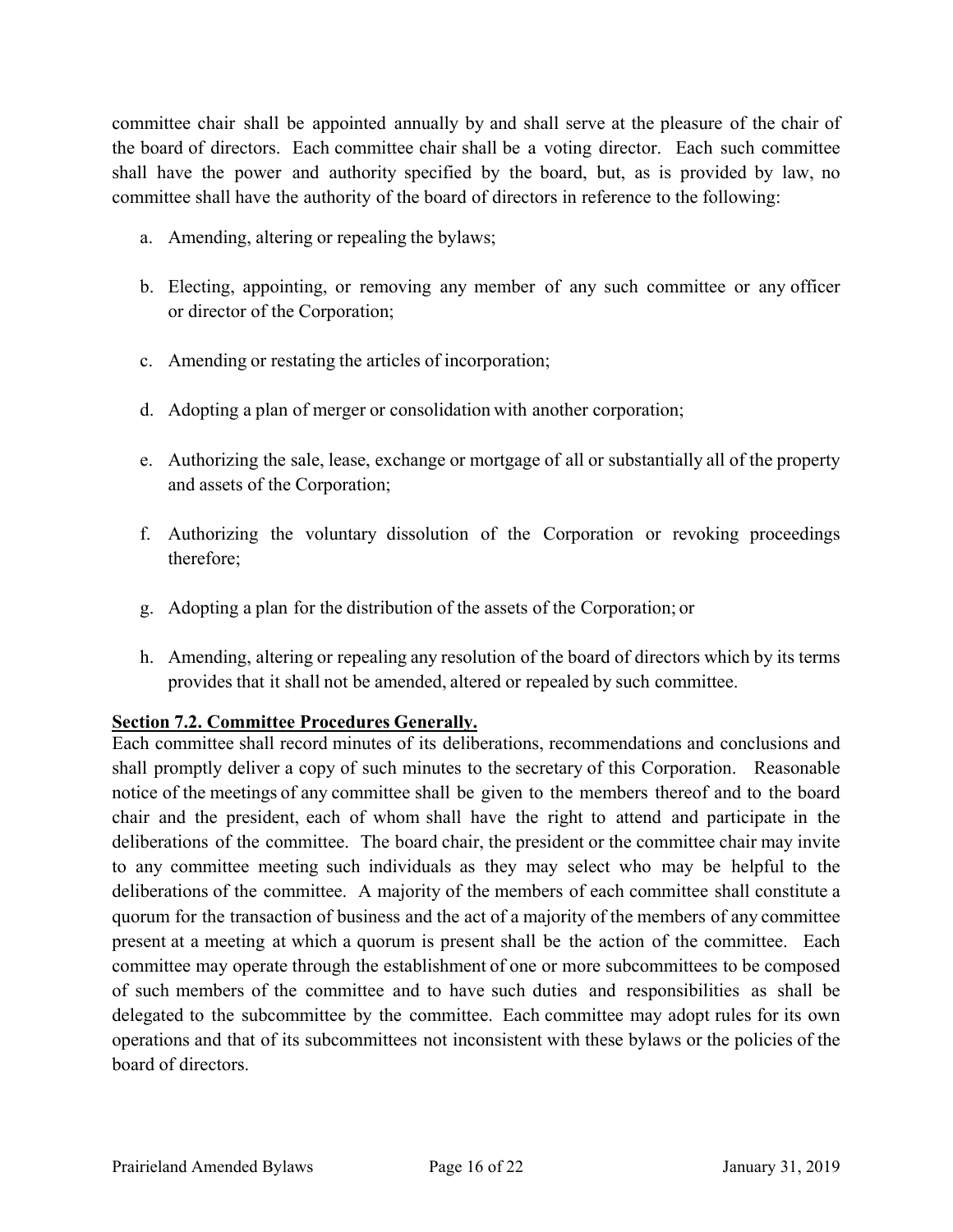## **Section 7.3. Standing Committees.**

The board shall have one standing committee: the Audit and Finance Committee.

Audit and Finance Committee:

- a. Responsibilities: The Audit and Finance Committee shall review the Corporation's financial statements, methods of reporting, procedures of accounting and may recommend that audits be conducted beyond those that are otherwise required. The Chair of the Committee or a designee shall be a part of the annual audit planning process. In addition, the Committee shall advise the Board regarding the general fiscal policy of the Corporation, including review of the Corporation's operating budget and financial transactions between the Corporation and the University. The Committee will have the specific responsibility for the review of the annual audit of the corporation, the review of the annual budget of the corporation and the periodic review of the business practices of the corporation.
- b. Committee Composition: The Audit and Finance Committee shall have a majority of independent directors and shall be chaired by an independent director whenever there are two independent directors available to serve on and Chair the Committee. Otherwise the chair will appoint other directors to serve in an interim capacity until there are two independents available.

## **Section 7.4. Other Committees.**

The Board may form additional standing committees or special committees that may be created or terminated at any time by resolution of the board of directors. The committee chair and members shall be appointed by the board chair. Any additional standing or special committee shall limit its activities to the accomplishment of the tasks for which it is appointed and shall have no power to act except as specifically conferred by action of the board. Upon completion of the tasks for which created, a special committee shall stand discharged.

## **ARTICLE VIII. FISCAL MATTERS**

## **Section 8.1. Fiscal Year End.**

The fiscal year of the Corporation shall end on June 30<sup>th</sup> of each year.

#### **Section 8.2. Contracts.**

The chair, the vice chair, the president, the treasurer and their express designees shall be authorized to execute contracts on behalf of the Corporation. In addition, the board may authorize other officers or agents to enter into any contract or execute and deliver any instrument in the name of and on behalf of the Corporation, with such authority being either general or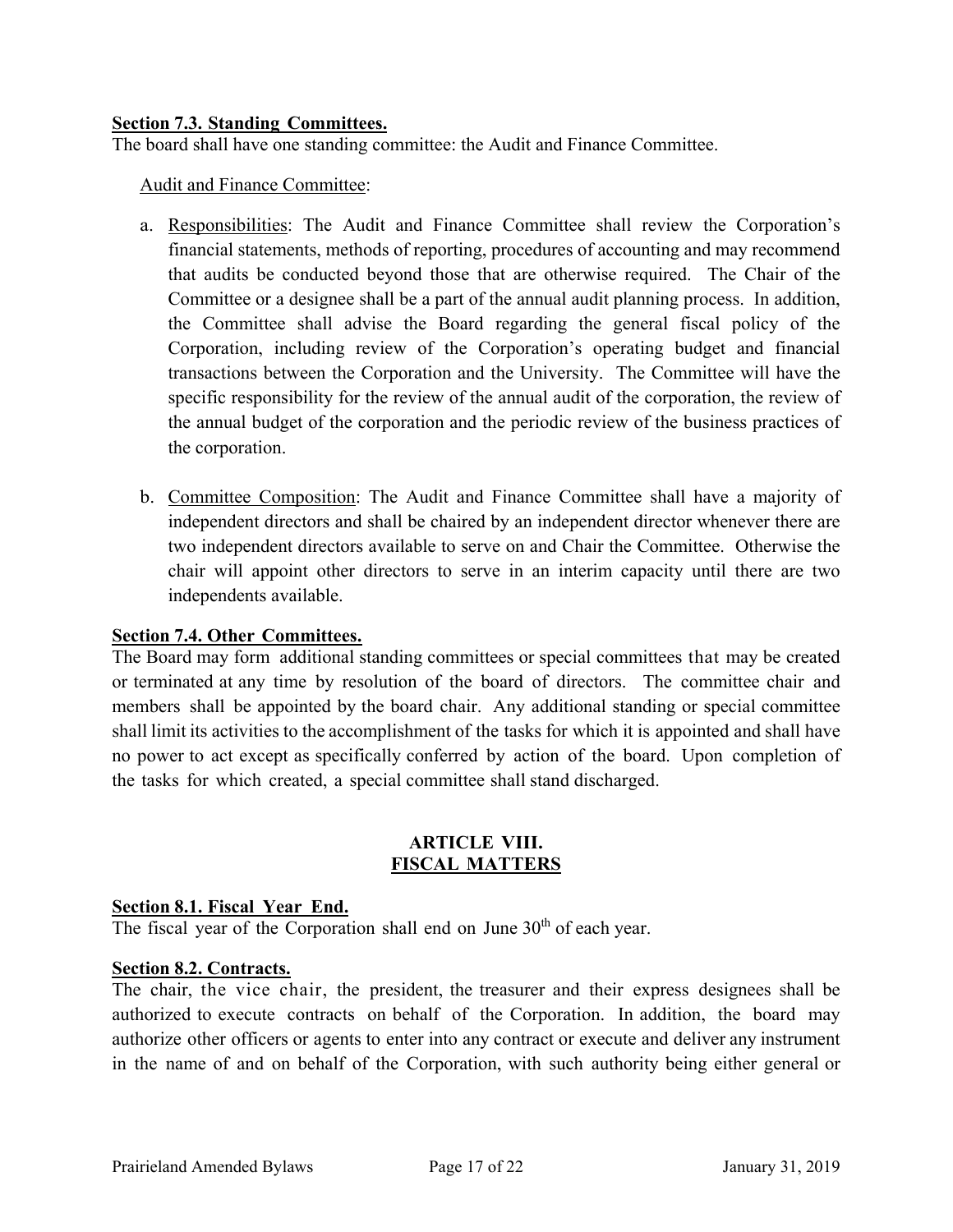confined to specific instances, in conformance with the fiscal policies of the Corporation and subject to **Article III** of these bylaws.

## **Section 8.3. Loans and Indebtedness.**

No loans shall be contracted on behalf of the Corporation and no evidences of indebtedness shall be issued in its name unless authorized pursuant to **Article III** of these bylaws and by a resolution of the board with such authority being either general or confined to specific instances; provided, however, such authorization is not required for general trade indebtedness incurred in the purchase of goods or services in the ordinary course of business.

## **Section 8.4. Checks, Drafts and Other Forms of Payments.**

All checks, drafts, or other orders for the payment of money, notes or other evidences of indebtedness issued in the name of the Corporation or to the Corporation, shall be signed or endorsed by officers or agents who shall be authorized as signatories on the accounts of the Corporation by resolution of the board. The signatures of such persons may be by facsimile or provided electronically where expressly authorized, but shall not be preprinted on the instrument.

## **Section 8.5. Deposits.**

All funds of the Corporation not otherwise employed shall be deposited from time to time to the credit of the Corporation in such banks, trust companies or other depositories as the board may select.

## **Section 8.6. Maintenance of Records.**

The Corporation shall keep correct and complete books and records of account and shall also keep minutes of the proceedings of its sole member, board of directors, and committees having any of the authority of the board of directors, and shall keep at the principal office a record giving the names and addresses of the directors. All books and records of the Corporation may be inspected by the sole member for any proper purpose at any reasonable time.

#### **ARTICLE IX. CONFLICTS OF INTEREST**

## **Section 9.1. Statement of General Policy.**

No transactions involving remuneration or benefit to a covered person under **Section 9.2,** or to an organization other than the Sole Member in which such director or officer has a material financial interest or of which the director or officer is a member, officer, director, general partner, principal or controlling stockholder, shall be entered into by the Corporation without (a) full written disclosure to the board of directors by the covered person of the material facts of the transaction and the director or officer's interest or relationship; (b) the authorization, approval or ratification of the board of directors; and (c) a determination by a majority of disinterested directors (even though the disinterested directors may be less than a quorum) that the transaction is fair to the Corporation at the time it is authorized, approved or ratified. No director so involved may vote on such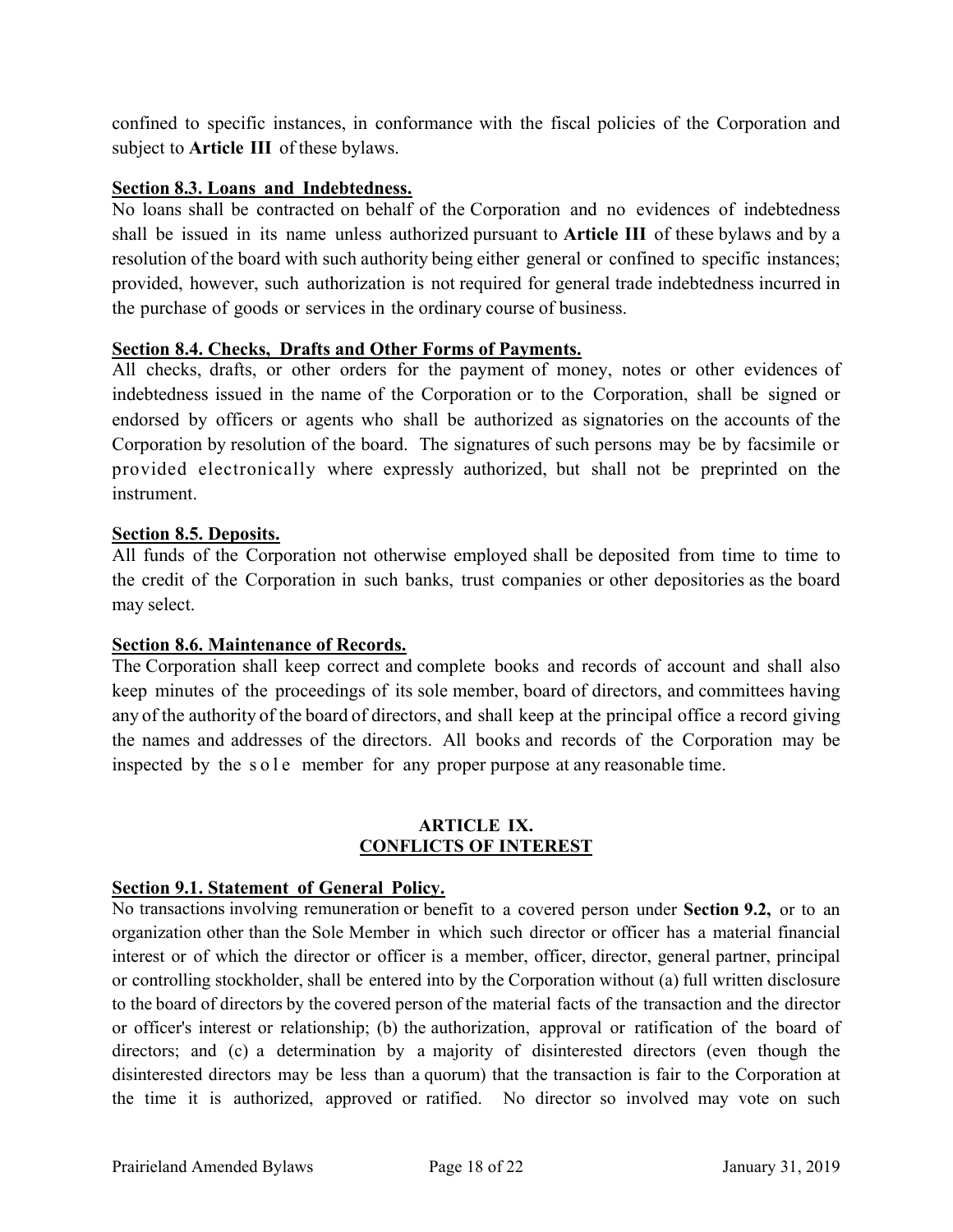authorization, approval or ratification by the board of directors. Full disclosure, followed by board approval, shall constitute a finding of fairness in the absence of clear intention to the contrary.

## **Section 9.2. Coverage of this Policy.**

This policy shall apply to all members of the board of directors, corporate officers, and key agents of the Corporation, including (a) independent contractors who provide services and materials and (b) such persons when serving with other organizations or agencies competing with the Corporation for grants or personnel. The Corporation's management shall have the affirmative obligation to publicize periodically this policy to all such covered persons.

## **Section 9.3. Disclosure of All Conflicts.**

All covered persons shall disclose to the board of directors all real and apparent, direct and indirect conflicts which they discover or have been brought to their attention in connection with the Corporation's activities. "Disclosure" as used in these bylaws shall mean providing promptly to the appropriate persons a written description of the direct and indirect material facts of the transaction or real or apparent conflict, and the director's interest or relationship to the transaction or conflict. An annual conflict disclosure statement shall be completed by all persons to whom this policy applies to assist them in considering such disclosures, but disclosure is appropriate whenever a conflict arises. The annual conflict disclosure statements shall be filed with the president of the Corporation or any other person designated by him from time to time to receive such notifications. All conflict disclosure statements received hereunder shall be noted for record in the minutes of a meeting of the board of directors.

## **Section 9.4. Proscribed Activity by Persons Having Conflicts.**

When an individual believes that he or she or a member of his or her immediate family might have or does have a real or apparent, direct or indirect conflict, such individual should, in addition to filing the conflict disclosure statement required hereunder, abstain from making motions, voting, executing agreements, or taking any other similar direct action on behalf of the Corporation to which the conflict might pertain, but shall not be precluded from debate or other similar involvement on behalf of the Corporation.

#### **ARTICLE X . INDEMNIFICATION**

## **Section 10.1. Basic Indemnification.**

a. This Corporation shall, to the fullest extent to which it is empowered to do so by law, indemnify and advance and pay indemnification expenses to its directors, officers, and agents and to any person who is or was serving at the request of the Corporation as a director, officer, or agent of another corporation, partnership, joint venture, trust or other enterprise. This indemnification for such designated individuals covers those who were or are a party, or are threatened to be made a party to any threatened, pending, or completed action, suit, or proceeding, whether civil, criminal, administrative, or investigative (other than an action by or in the right of this Corporation) by reason of the fact that the party is or was a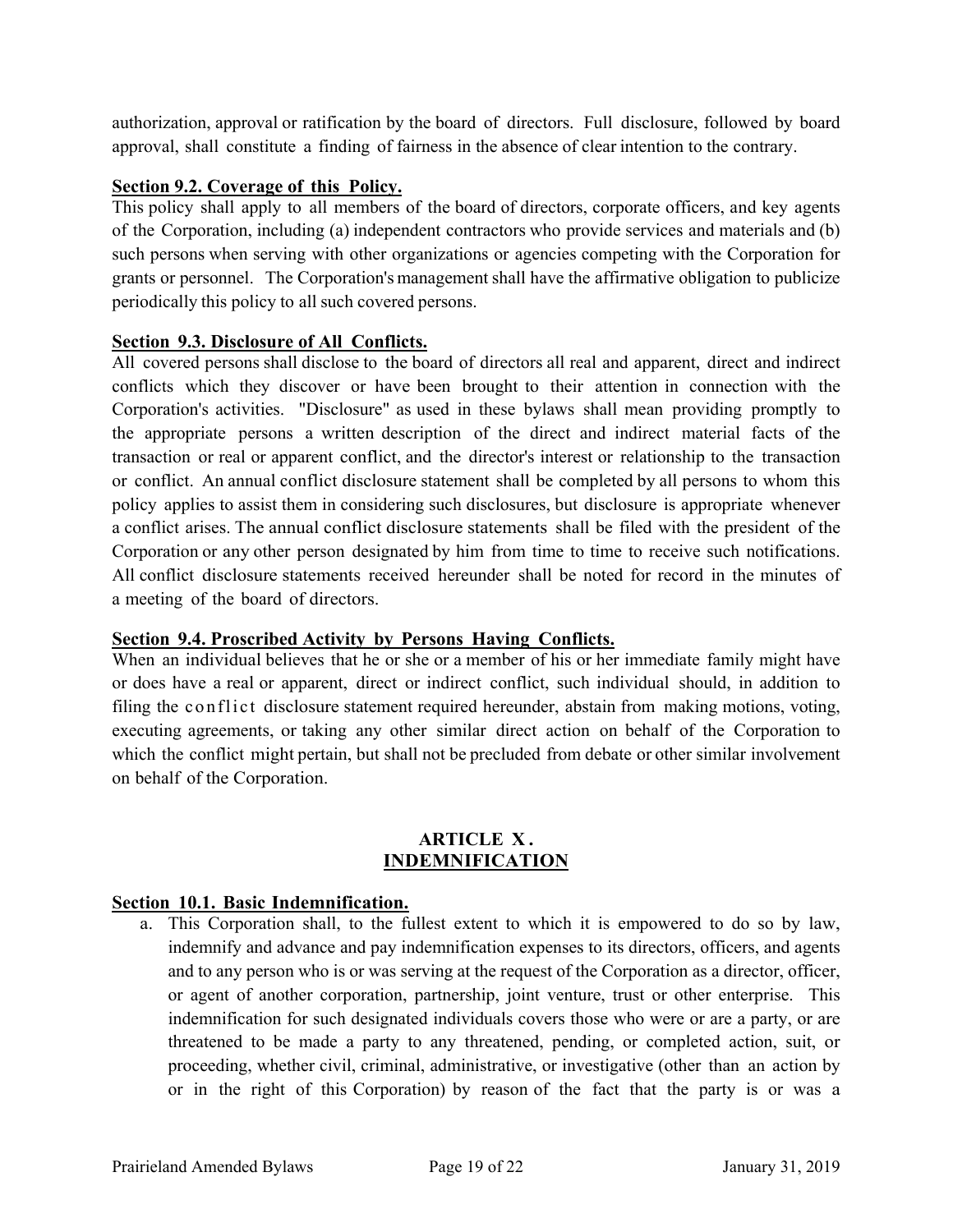director, officer, member of a committee or agent of this Corporation, or is or was serving at the request of this Corporation as a director, officer, member of a committee, or agent of another corporation, partnership, joint venture, trust or enterprise, in which it is a member or owns shares of capital stock or of which it is a creditor, against expenses (including attorneys' fees), judgments, fines and amounts paid in settlement actually and reasonably incurred by the party in connection with such action, suit, or proceeding if the party acted in good faith and in a manner the party reasonably believed to be in, or not opposed to, the best interests of this Corporation, and with respect to any criminal action or proceeding, had no reasonable cause to believe the party's conduct was unlawful.

b. The termination of any action, suit or proceeding by judgment, order, settlement, conviction, or upon a plea of *nolo contendere* or its equivalent, shall not, of itself, create a presumption that the party did not act in good faith and in a manner which the party reasonably believed to be in or not opposed to the best interests of this Corporation or, with respect to any criminal action or proceeding, had reasonable cause to believe that the party's conduct was unlawful.

## **Section 10.2. Actions by or in the Right of this Corporation.**

- a. This Corporation shall indemnify any person who was or is a party or is threatened to be made a party to any threatened, pending, or completed action or suit by or in the right of this Corporation to procure a judgment in its favor by reason of the fact that the party is or was a director, officer, member of a committee, or agent of this Corporation, or is or was serving at the request of this Corporation as a director, officer, member of a committee, or agent of another corporation, partnership, joint venture, trust or another enterprise in which it is a member or owns shares of capital stock or of which it is a creditor, against expenses (including attorneys' fees) actually and reasonably incurred by the party in connection with the defense or settlement of such action or suit if the party acted in good faith and in a manner the party reasonably believed to be in or not opposed to the best interests of this Corporation.
- b. The Corporation shall not indemnify any person named in **Section 9.2(a)** with respect to any matter where the party is adjudged to be liable for negligence or misconduct in the performance of the party's duty to the Corporation unless and only to the extent that the court shall determine that, despite the finding of liability but in view of all circumstances of the case, such party is fairly and reasonably entitled to indemnity for such expenses which such court shall deem proper.

## **Section 10.3. Indemnification When Successful on the Merits.**

To the extent that a director, officer, member of a committee or agent of this Corporation has been successful, on the merits or otherwise, in defense of any action, suit or proceeding referred to in **Sections 10.1 and 10.2** or in defense of any action, suit or proceeding referred to in **Sections 10.1** and **10.2** or in defense of any claim, issue or matter therein, the party shall be indemnified against expenses (including attorneys' fees) actually and reasonably incurred by the party in connection therewith;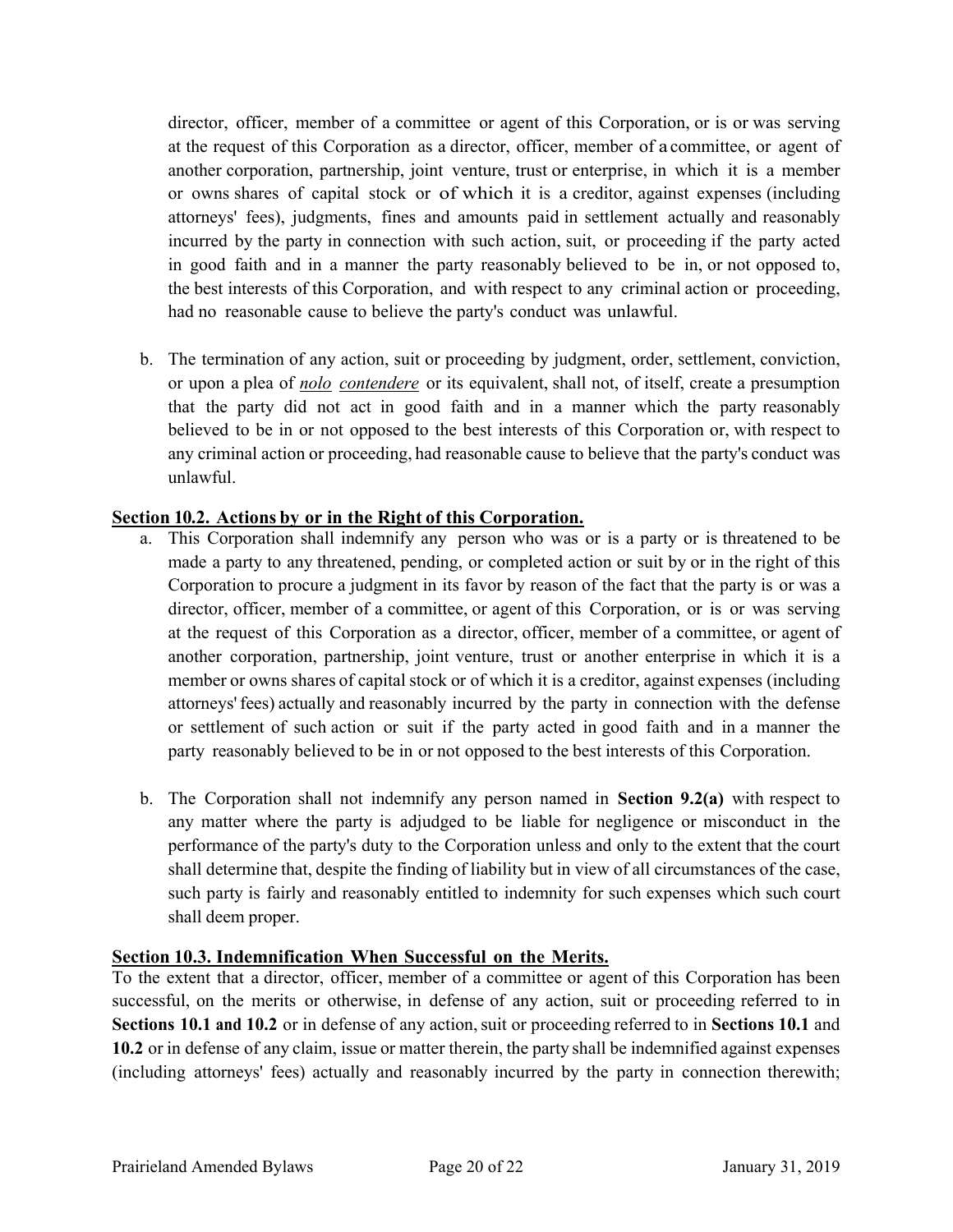provided, however, nothing contained in this section shall limit the ability of this Corporation to provide indemnity, including costs of counsel, as provided elsewhere in these bylaws.

#### **Section 10.4. Appropriate Authorization for Payment of Indemnification.**

Any indemnification under **Sections 10.1 and 10.2** (unless ordered by a court) shall be made by this Corporation only as authorized in the specific case upon a determination that the indemnification of the indemnified party is proper in the circumstances because the party has met the applicable standard of conduct set forth in **Section 10.1 or Section 10.2.** Such determination shall be made:

- a. By the board of directors by a majority vote of a quorum consisting of directors who were not parties to such action, suit, or proceeding; or
- b. If a quorum is not obtainable, or even if obtainable, if a quorum of disinterested directors so directs, by independent legal counsel in a written opinion.

## **Section 10.5. Payment in Advance of Final Disposition.**

Expenses (including attorneys' fees) incurred in defending a civil or criminal action, suit or proceeding may be paid by this Corporation in advance of the final disposition of such action, suit or proceeding as authorized in the manner provided in **Section 10.4** upon receipt of a written promise by or on behalf of a director, officer, member of a committee or agent of this Corporation that he or shall will repay such amount unless it shall ultimately be determined that such person is entitled to be indemnified by this Corporation.

## **Section 10.6. Nonexclusivity of Indemnification Rights.**

The indemnification provided by this Article shall not be deemed exclusive of any other rights to which those indemnified may be entitled under any bylaw, agreement, vote of the disinterested directors, or otherwise, both as to action in the party's official capacity and as to action in another capacity while holding such office, and shall continue as to a party who has ceased to be a director, officer, committee member, or agent and shall inure to the benefit of the heirs, executors, or administrators of such a party.

## **Section 10.7. Purchase of Director and Officer Liability Insurance.**

This Corporation may purchase and maintain insurance on behalf of any party who is or was a director or officer who is or was serving at the request of this Corporation as a director, officer, committee member or agent of another corporation, partnership, joint venture, trust or other enterprise, against any liability asserted against such party and incurred by such party in any such capacity, or arising out of the party's status as such, whether or not this Corporation would have the power to indemnify such party against such liability under the provisions of this Article.

#### **Section 10.8. Definitions.**

For the purposes of this Article, the following terms are defined as follows:

a. References to the "Corporation" shall include, in addition to the surviving corporation, any